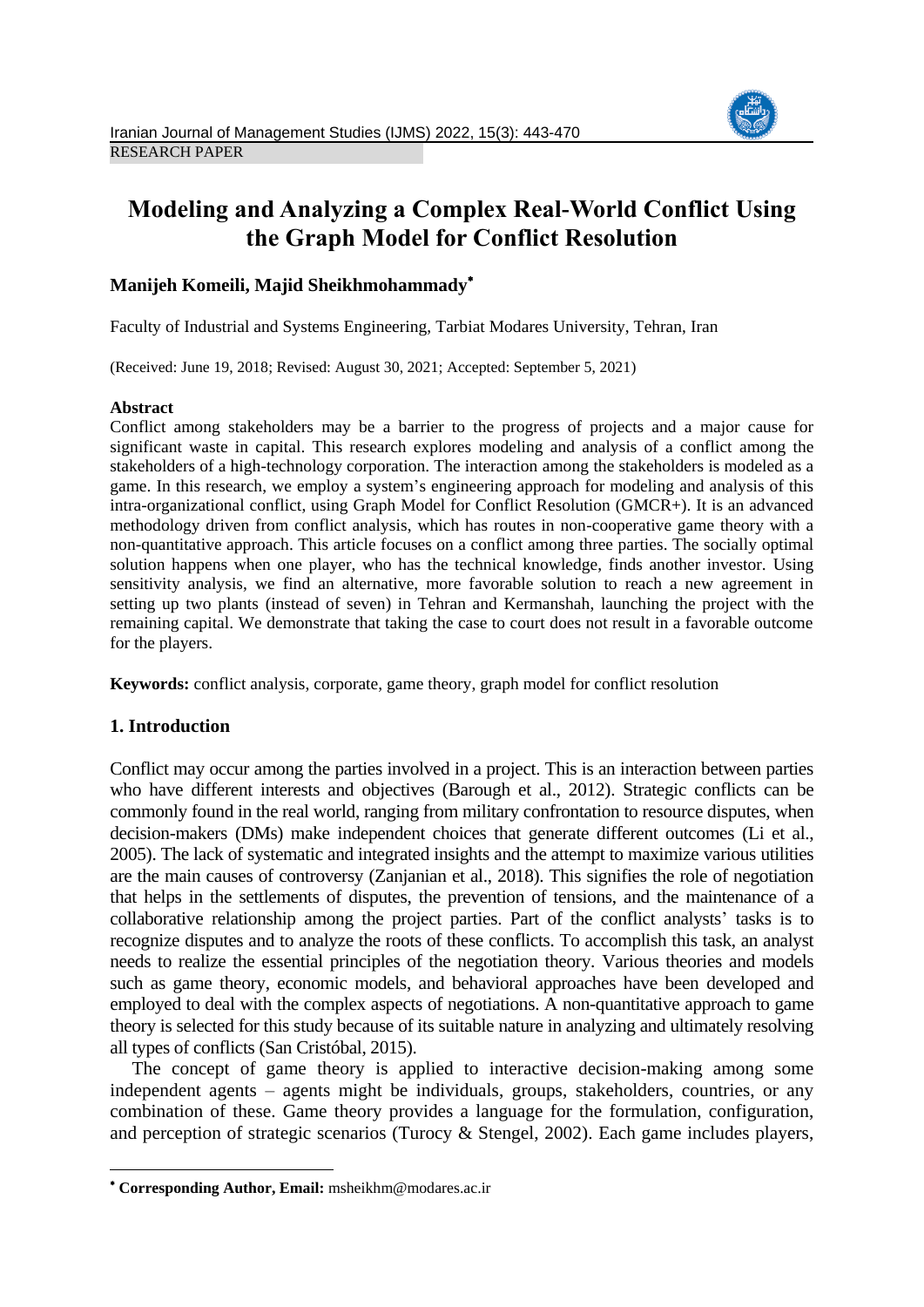strategies, and payoffs that players obtain by selecting each strategy. In other words, game theory helps predict actors' behavior based on their goals in the conflict (Madani, 2010). Game theory is principally the mathematical study of competition and cooperation. This methodology demonstrates how strategic interactions among players result in overall outcomes regarding the preferences of those players. Such outcomes might not have been planned by any player (Ross, 2019).

In this study, the conflict within Danesh Baft Alborz Company (referred to hereafter as DBA) is studied and examined to achieve a practical and constructive solution. Several reasons emphasize the importance of this conflict resolution. Firstly, Iran can save \$5b annually by producing bio-implant products in every plant (The Deputy Minister of Inducstry, Mine and Trade ,and the Head of Industrial Development and Renovation Organization of Iran (IDRO), 2020). Since launching seven biotechnology firms across Iran is planned in the feasibility study, the expansion of this biotechnology company will have a considerable impact on Iran's economy (start producing bioimplant products, 2018). This company not only will provide enough capacity to meet the needs of the domestic demands but can also export bio-implant products to target countries. This knowledge is based on the state-of-the-art biotechnology. Exporting final products to other Middle Eastern countries will bring a valuable source of revenue to Iran (The CEO of the Ministry of Industry, Mine and Trade (IMT), 2020).

Furthermore, it is estimated that approximately 90% of the people after forty years old might suffer from degenerative diseases, which led to unbearable pain. Apart from the elderly, young and active people like athletes are likely to face the same issue due to the fracture and excessive strain (Kang & Fang, 2018). DBA can produce various bioimplant products to meet the rapidly increasing requirements of patients for replacing and assisting natural tissue (International Relation Department of Iran's Industrial Development and Renovation Organization of Iran (IDRO), 2011). Therefore, the implementation of this project is necessary for improving public health and saving the lives of patients in need of tissue transplants, especially with the exorbitant costs of similar foreign products (Gholamreza Shafeei, the former head of the Industrial Development and Renovation Organization of Iran (IDRO), 2009). Unfortunately, the conflict has hindered the plans for commercializing the final product, causing irreparable damages such as the loss of capital, opportunities, and lives of patients in need of tissue transplants in Iran.

This research aims to establish a foundation to find out the most appropriate solution using a scientific approach acceptable to all legitimate stakeholders in this biotechnology company. The study could be a pioneering study using the graph model for conflict resolution for the analysis of intra-organizational conflicts. The systematic analysis of this conflict tends to provide a better realization of conflict emergence and may offer suggestions for its avoidance. This study utilizes a conflict management tool to develop a win-win solution considering all stakeholders' explicit and implied interests. More specifically, this study aims to predict the most likely outcomes of this ongoing conflict and the socially optional situation for all the players to prescribe the best state to the decision-makers. The implementation of the results of this study is useful not only in the current conflict but also in similar conflicts in other organizations. Moreover, this conflict resolution procedure is helpful for both researchers and managers to better deal with the conflict among stakeholders.

The present research develops a conflict analysis model based on the graph model for conflict resolution (GMCR+) suggested in (Fang et al., 2003a, 2003b). This decision analysis technique is very suitable in the existing situation as it uses the available information in a systematic and scientific way to find feasible solutions to a conflict. Moreover, it requires very little information regarding the conflict compared to other decision-making methods (Ahmed et al., 2018). In fact, decision-making techniques are divided into four main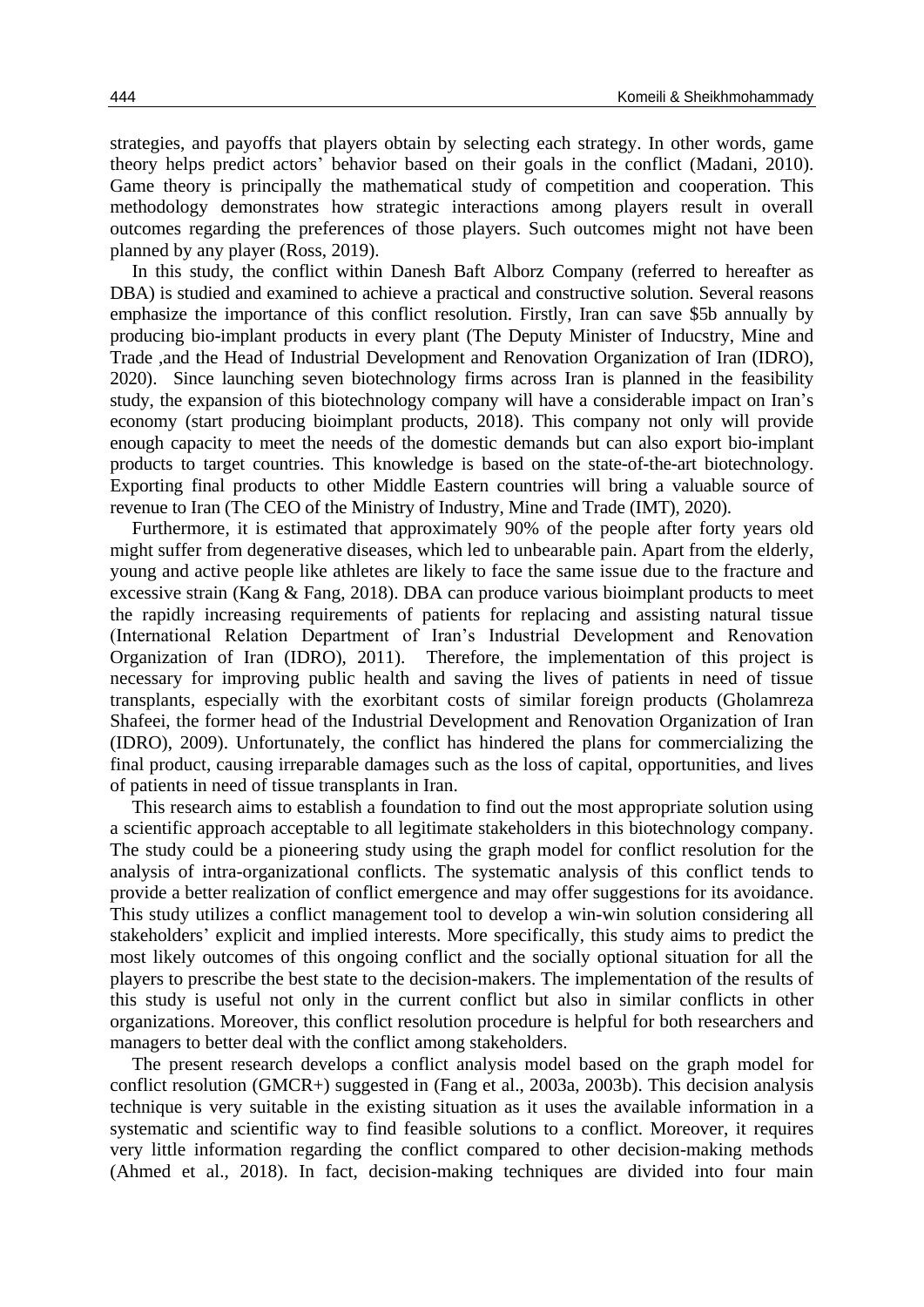categories, depending on the number of decision-makers (DMs) and objectives, including 1) single participant-single objective (such as most operations research models), 2) single participant-multiple objectives (such as most MCDM methods), 3) multiple participantssingle objective (such as team theory), and 4) multiple participants-multiple objectives (such as GMCR) decision making (Bashar et al., 2012). We applied GMCR+ since the ongoing conflict in DBA Company is a strategic conflict in which there are three decision-makers with multiple objectives.

Moreover, the graph model for conflict resolution, as a branch of game theory, is more suitable in comparison to linear and nonlinear optimization (Bartholomew-Biggs, 2008; Murty, 2009) and multiple-criteria decision analysis (MCDA) (Greco et al., 2016) for solving this problem. The reason is that formal optimization methods – linear or dynamic programming – assume all parties are willing to act towards the best system-wide outcome, which means cooperation among the decision-makers to reach the system's optimal solutions without prioritizing their own objectives (Madani, 2010). However, in this game each decision-maker wants to optimize his own objective, knowing that other players' decisions affect his objective value and that his decision affects others' payoffs and decisions. As for multi-criteria decision-making, most of them assume a single decision-maker and require the definition of quantitative weights to assess the relative importance of the different criteria, which is one of the critical problems in this method (Pamučar et al., 2018). Yet, the contradiction of decision-makers attitudes, including their risk-taking and visions, is better addressed by the game theory (Leoneti, 2016).

Although an approach based on game theory is selected for this research, classical game theory, such as prisoner's dilemma and the chicken game, has the following limitations for modeling and analyzing complex real-world conflicts. We discuss a classification for various game theory methods in the next section.

- The illustration of a game with more than three players is not easy in strategic (matrix) form (Daskalakis et al., 2009).
- In classical game theory, players' payoff and utility values need to be shown in cardinal values, i.e., specific (quantified) payoffs (Ross, 2019). However, it is not convenient to express all players' payoffs in cardinal values with limited information that exists for real-world conflicts.
- Definition of strategy in classical form is "choosing one and only one action" by each decision-maker of the game (Madani & Hipel, 2011). However, a player might select more than one option.
- Infeasible combinations of strategies cannot be removed.
- Irreversible moves and intransitive preferences of the players cannot be considered in formal game theory (Zhao & Xu, 2019).
- Classical game theory uses only Nash stability (McEachern, 2017), while people involved in a conflict may have different solution concepts for stability definition.

Therefore, the graph model for conflict resolution used in this research is the perfect methodology for the DBA conflict since this is an advanced methodology to handle the complexities of this controversial and complicated conflict. Moreover, the systematic method employed in this research provides the necessary information and constructive advice to the players to avoid making irrational decisions.

# **2. Literature Review**

Organizational conflict is inevitable, which spoils the organization's goal due to the exaltation, the gap between reality and ideals, or the various interests of different stakeholders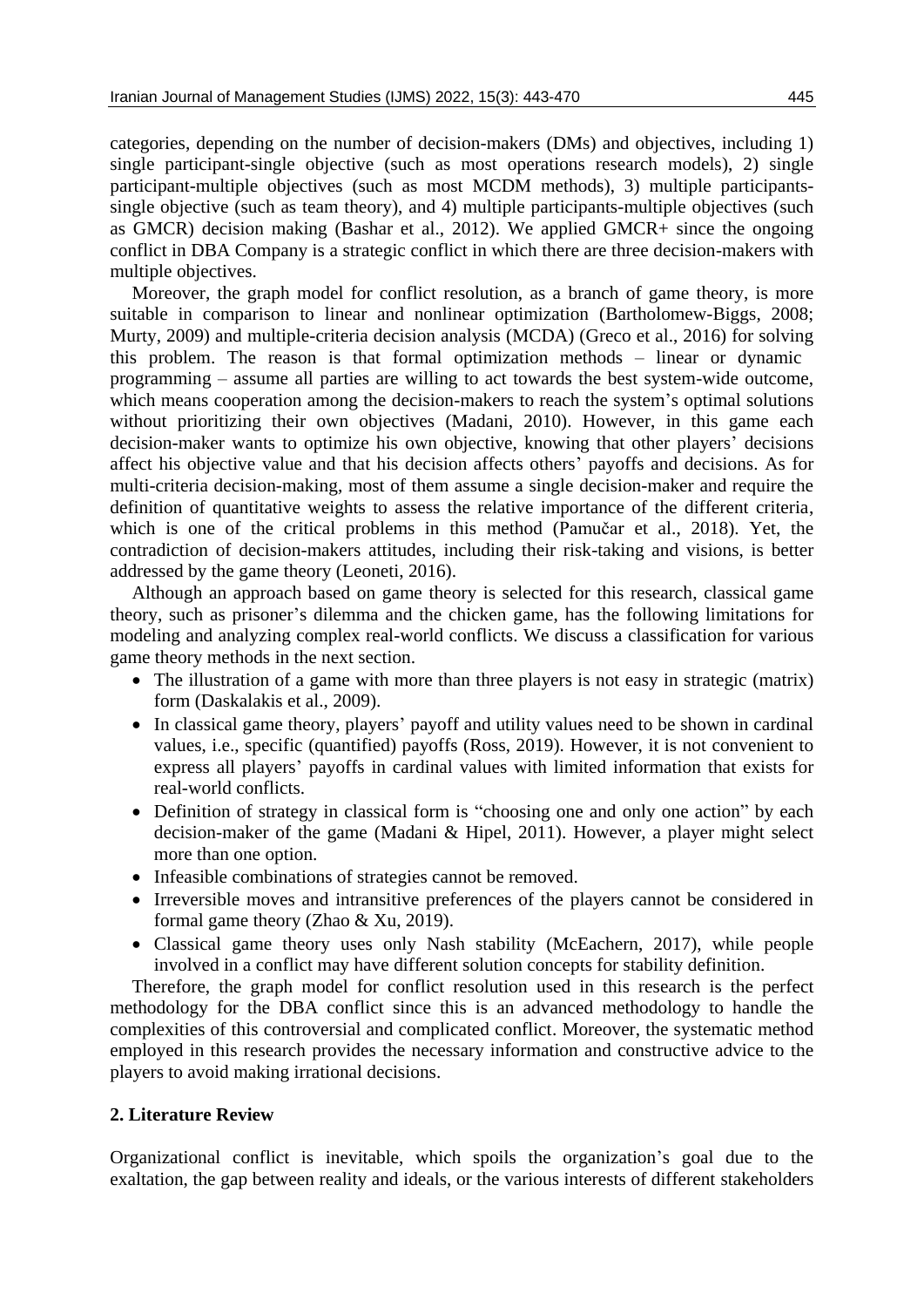(Cheon et al., 2018). In order to analyze intra-organizational conflicts, multiple approaches have been developed. The majority of them rely on conflict management solutions such as communication, compromise, arbitration, mediation, and negotiation methods (Eunson, 2012). Furthermore, other methodologies such as the behavioral theory of the firm (which is based on coalition assumption) have been applied for solving intra-organizational conflicts (Cheon et al., 2018). Some studies have utilized descriptive-qualitative methods to analyze the causes of conflict (Purnaweni et al., 2019). However, DBA conflict is a strategic conflict among stakeholders in which decision-makers do not tend to form a coalition. We intend to apply a mathematical methodology rather than descriptive methods to predict the final state according to the current decision-makers' approach so that we can advise them to change their present attitudes toward this strategic conflict.

In order to handle strategic conflicts, many methods have been developed (Li et al., 2004), including metagame analysis (Howard, 1971), hyper game analysis (Bennett, 1980; Wang et al., 1988), drama theory (Howard, 1999), the theory of moves (Brams, 1993), conflict analysis (Fraser & Hipel, 1988), the graph model for conflict resolution (GMCR) (Fang et al., 1993; Kilgour et al., 1987), with all having game-theoretic roots (Kilgour et al., 1996).

In general, game theory as a formal conflict analysis methodology is classified into two types: non-cooperative and cooperative theory; the former analyzes the choice of actions for individual DMs without binding agreements, and the latter focuses on allocating resources (Kilgour et al. 2005). In most game-theoretic models, the preferences of DMs as the reflection of their value systems are represented by cardinal utilities. These models are called quantitative models, in which an actual number represents a preference; a higher number means higher preference. Methods like extensive form, normal form, and cooperative game theory all rely upon cardinal preference information and are referred to as classical game theory techniques (Hipel  $\&$  Fang, 2020). Conflict analysis falls into the category of noncooperative approaches, which is classified according to relative or qualitative preferences wherein one only must know if a DM prefers one state over another or equally preferred (He, 2019). The development of conflict methodologies from game-theoretic models to GMCR is displayed in Figure 1. GMCR equips decision-makers with a tool for a systematic study and provides an adequate understanding of the project's implementation. Fang et al. (2003a, 2003b) elaborated that there are various implementations of GMCR for studying conflicts. Decision support systems (DSS) of GMCR let the analysts and researchers apply the methodology to settle real-world disputes. DSS includes other methods such as GMCRI (Fang et al., 1993), GMCR II (Fang et al., 2003a, 2003b; Hipel et al., 1997), and GMCR+ (Fang et al., 2003a, 2003b; Kinsara et al., 2015). GMCR I calculates the stability of all possible outcomes of a conflict from each decision-maker's view (Kilgour & Hipel, 2005). GMRC II provides more intuitive and informative options and preferences for each player, including option prioritization, option weighting, and direct entrance (Fang et al., 2003a, 2003b: Hipel et al., 1997). Such processes do not consider ordinal preferences, stating well how a decisionmaker thinks of his preferences (Kilgour & Hipel, 2005). In the latest DSS, GMCR+, the interface, and the analysis engine have been improved, and the data visualization has been expanded (Kinsara et al., 2015).

Conflict resolution has extensive applications and cross-border use in addressing and solving today's complex issues. We classified some case studies in Table 1, in which a graph model for conflict resolution was employed. This table illustrates various real-world conflicts in many areas at the international and national levels, such as the water allocation (see conflicts number 1 and 9 in the table), energy (conflicts 2 and 7), transportation (conflict 3), environment (conflicts 2 and 4), society (conflict 4), business (conflict 5), and politics (conflicts 6 and 8). However, to the best of our knowledge, none of them have dealt with conflicts among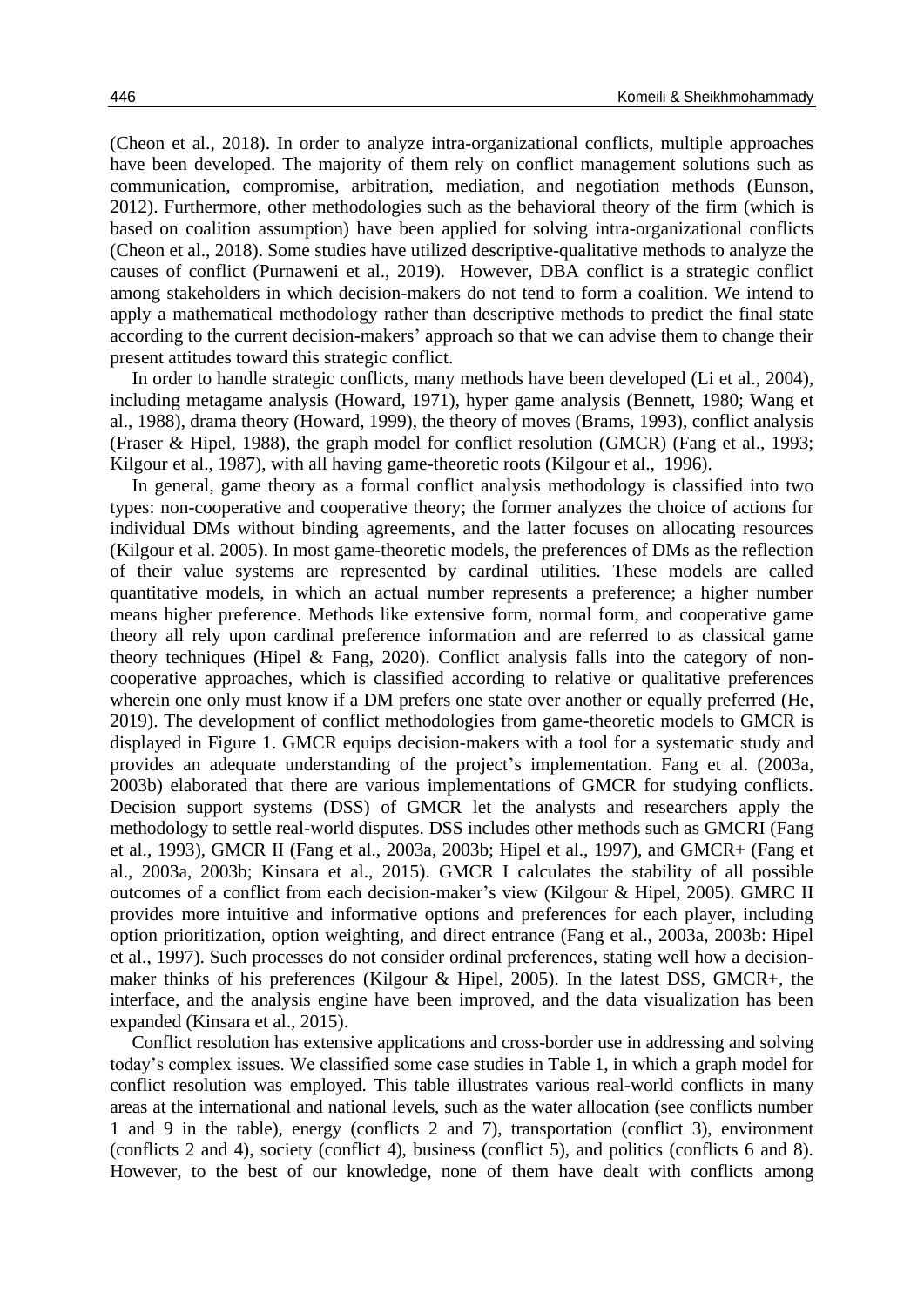shareholders within companies to provide strategic insights and advice for decision-makers. Therefore, this research can be a pioneer in solving intra-organizational disputes using the GMCR approach. Furthermore, the key information summarized in this table, including the actors, options, and predicted results, can give researchers a broad vision of the graph model for conflict analysis. In other words, the result and solutions in the fourth column of this table depict the extensive capabilities of this methodology in providing practical approaches. Besides, the diversity of players and their options shows that this methodology is helpful among all categories, including countries, organizations, and individuals.



This study aims to illustrate a real-world example of intra-organizational conflicts for managers, researchers, and government officials. More specifically, this research reveals situations in which GMCR+ can be beneficially applied in an organization to manage possible conflicts. First, the consultants of a company can use GMCR+ in simulation and role-playing exercises, for example, to help stakeholders understand the thinking of other decision-makers in board committees. Secondly, a mediator among stakeholders may use GMCR+ to guide conflicting parties toward a stable win/win resolution. Finally, others who are interested in the outcomes of strategic conflicts, such as the representatives of third parties and regulators who frame the rules, can use this methodology to manage conflicts. For example, in this conflict, the government as a third party can take this responsibility and invest in conflict management research to increase the GDP and provide job opportunities in Iran.

|                                                                     |                                                                                           |                                                                          | <b>Table 1.</b> Real-World Conflicts Using GMCR                                                                                                                                                                                                                                                                                                                              |                           |
|---------------------------------------------------------------------|-------------------------------------------------------------------------------------------|--------------------------------------------------------------------------|------------------------------------------------------------------------------------------------------------------------------------------------------------------------------------------------------------------------------------------------------------------------------------------------------------------------------------------------------------------------------|---------------------------|
| <b>Conflict</b>                                                     | <b>Players</b>                                                                            | Options/<br>feasible<br>states                                           | <b>Results/practical solutions</b>                                                                                                                                                                                                                                                                                                                                           | <b>Citation</b>           |
| 1. The water<br>allocation in the<br>Ilam dam                       | 4 DMs<br>-JAO<br>-WWC<br>-Water authority<br>-Environmental<br>organizations              | -14 options<br>$-33$ FS<br>-8 FS with<br>the third<br>party              | The Jihad Agriculture Organization (JAO) and the<br>Water and Wastewater Company (WWC) withdraw<br>more water. Therefore, there exists no water to meet the<br>environmental water right. The third party's<br>participation can change the conflict's future; Justice is<br>the most influential third party that can move the<br>conflict towards the desired equilibrium. | Zanjanian et al.,<br>2018 |
| 2. The energy-<br>environment<br>conflict in<br>Pakistan            | 3 DMs<br>-The public<br>-The government<br>-L1: China<br>$-L2$ : The<br>environmentalists | Level 1:<br>-7 options<br>$-72$ FS<br>Level 2:<br>-7 options<br>$-55$ FS | The development of monitoring institutions and the<br>transmission system along with the synthesis of current<br>energy sources would ensure environmental protection<br>and resolve the energy shortage problem.                                                                                                                                                            | Ali et al., 2019          |
| 3. Pakistan<br>Railway<br>infrastructure<br>development<br>disputes | 4 DMs<br>-Federal<br>-Baluchistan<br>-KPK<br>-China                                       | -8 options<br>$-54$ FS                                                   | The Chinese and Pakistani governments tend to<br>complete the eastern route on time. The government of<br>Pakistan could negotiate with the Chinese government<br>in the development of the central route-II.                                                                                                                                                                | Ahmed et al.,<br>2018     |

|  | Table 1. Real-World Conflicts Using GMCR |  |  |  |
|--|------------------------------------------|--|--|--|
|--|------------------------------------------|--|--|--|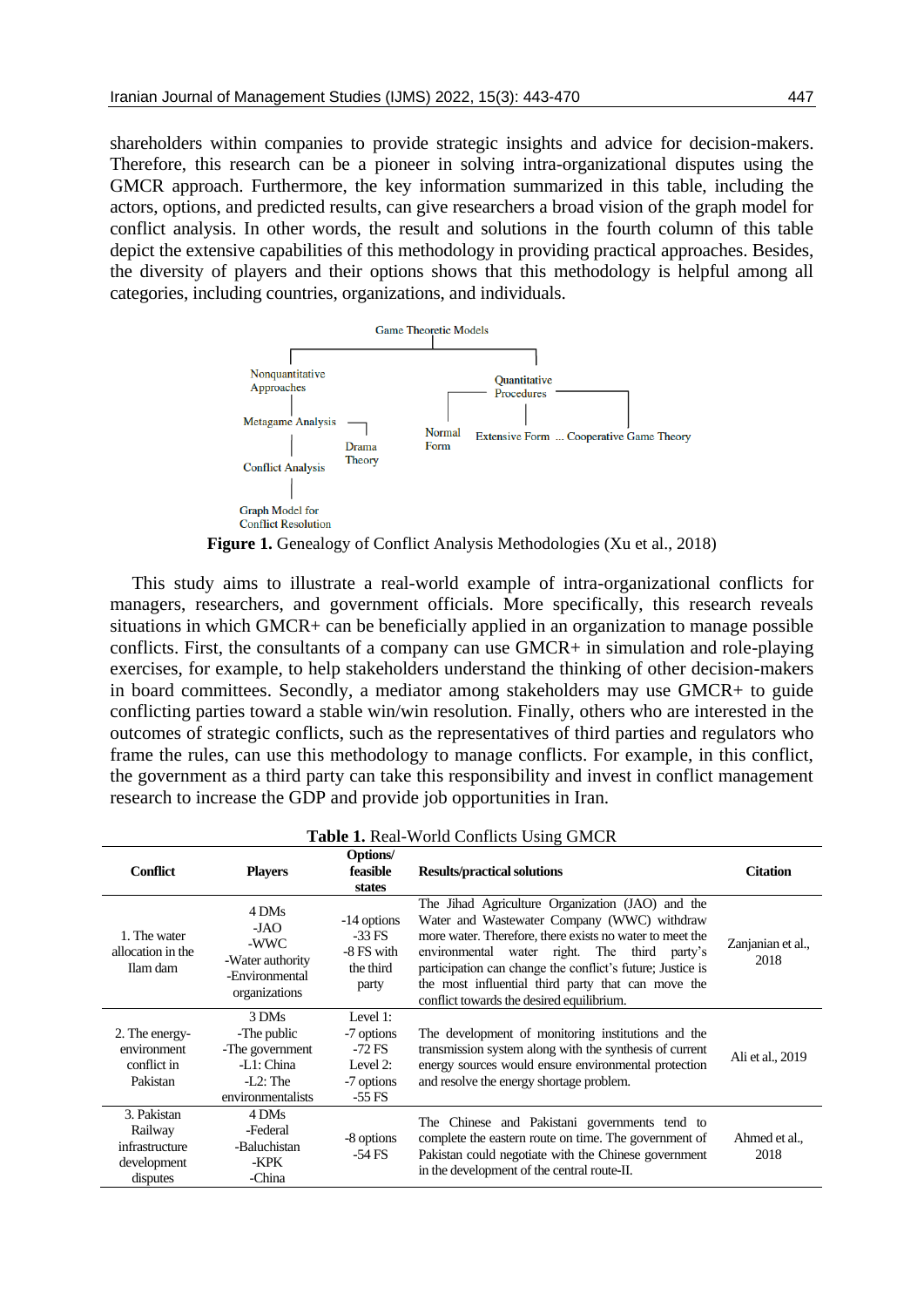| anı<br>I |  |
|----------|--|
|          |  |

| Conflict                                                           | <b>Players</b>                                                                                                 | Options/<br>feasible<br>states                                            | <b>Results/practical solutions</b>                                                                                                                                                                                                                                                                                                                                                                               | <b>Citation</b>                  |
|--------------------------------------------------------------------|----------------------------------------------------------------------------------------------------------------|---------------------------------------------------------------------------|------------------------------------------------------------------------------------------------------------------------------------------------------------------------------------------------------------------------------------------------------------------------------------------------------------------------------------------------------------------------------------------------------------------|----------------------------------|
| 4. A Brownfield<br>conflict at a<br>school in<br>Jiangsu, China    | 3 DMs<br>-The public and the<br>environmental<br>protection agency<br>-The BP firm<br>-The local<br>government | -5 options<br>$-16$ FS                                                    | The BP Company should purify the soil by fully<br>enclosing the site. The local government should not<br>relocate the school, and the environmental protection<br>agency and the public should closely monitor the firm's<br>activities. Positive interactions should foster among the<br>local government, the BP firm, and the public to ensure<br>sustainable Brownfield land redevelopment in the<br>future. | Yu & Pei, 2018                   |
| 5. Market<br>competition<br>between Airbus<br>and Boeing           | 4 DMs<br>-Airbus (A)<br>-Boeing $(B)$<br>-Customer $X(X)$<br>-Customer $Z(Z)$                                  | -7 options<br>$-96$ FS                                                    | Customer X will use two types of aircraft to increase<br>the variety of its fleet, and customer Z will choose<br>Airbus for its performance. The future narrow-body<br>aircraft should have high efficiency of upgrading the<br>fleet. The upgraded versions are essential for cost<br>efficiency during operation and higher sales aircraft in<br>the narrow-body market.                                       | He et al., 2017                  |
| 6. Yemen's<br>Humanitarian<br>Crisis                               | 5 DMs<br>-The KSA<br>-The UAE<br>-Mansour Hadi<br>-Southern forces<br>-Ansarullah                              | -14 options<br>$-24$ FS                                                   | For years, the war is going on because direct decision-<br>makers hesitate to change their situation or moderate<br>their preference list. Therefore, the Yemen crisis needs<br>an external intervention to put an end to the war                                                                                                                                                                                | Nassereddine et<br>al., 2021     |
| 7. The Great<br>Canadian<br>Hydroelectric<br><b>Power Conflict</b> | 3 DMs<br>-Brinco<br>-Hydro-Quebec<br>-Investors                                                                | Pre 1966<br>-7 options<br>$-12$ FS<br>After 1966<br>-5 options<br>$-4$ FS | Intervention is needed since plans for the development<br>of the expensive maritime transmission line are<br>ongoing. These resources could be better directed<br>toward expanding and maintaining the current QC<br>transmission line. Finally, policies and regulations<br>should be introduced or amended to protect the public<br>interest in long-term contracts.                                           | Matbouli et al.,<br>2014         |
| 8. Iran's<br>Nuclear<br>Program<br>Conflict                        | 3 DMs<br>-UNSC<br>-IAEA<br>-IRAN                                                                               | -8 options<br>$-15$ FS                                                    | Both Iran and the UNSC should change their<br>perceptions. Iran should notice that military action is a<br>consequential option and take UNSC resolutions<br>seriously, while UNSC should realize Iran may risk war<br>if military action occurs.                                                                                                                                                                | Sheikhmohamm<br>ady et al., 2009 |
| 9. Water<br>conflicts in the<br>Hawizeh<br>Wetland                 | 3 DMs<br>-Iran<br>-Iraq<br>-Turkey                                                                             | -12 options<br>$-15$ FS                                                   | Three strong equilibrium points were identified<br>(a) Establishing a regional compromise among Iran,<br>Iraq, and Turkey to reduce the effects of conflicts in the<br>Hawizeh/Hoor-Al-Azim Wetland.<br>(b) Iran and Iraq's coalition to motivate Turkey to<br>diminish water withdrawal from the Tigris River.<br>(c) The exchange of water release for commodity<br>market in Iran and Iraq for Turkey.        | Dowlatabadi et<br>al., 2020      |

### **3. Methodology**

Developing and analyzing the GMCR model include unified algorithms for predicting the possible outcomes and their analysis support (Kilgour & Hipel, 2005). We first introduce the elements and definitions which are applied to generate a graph model for conflict resolution in the following summary and then describe each step for this procedure.

- 1. A set of decision-makers (DMs): a decision-maker is one of the participants who can make some change in the conflict.
- 2. A set of possible states: they point to the static situations which decision-makers can choose at any time.
- 3. Reachability: if a decision-maker can unilaterally push the conflict forward from one state to another, this is considered reachability. If the new state is more preferred by DM, it is Unilateral Improvement (UI). Otherwise, it is termed Unilateral Disimprovement (UD).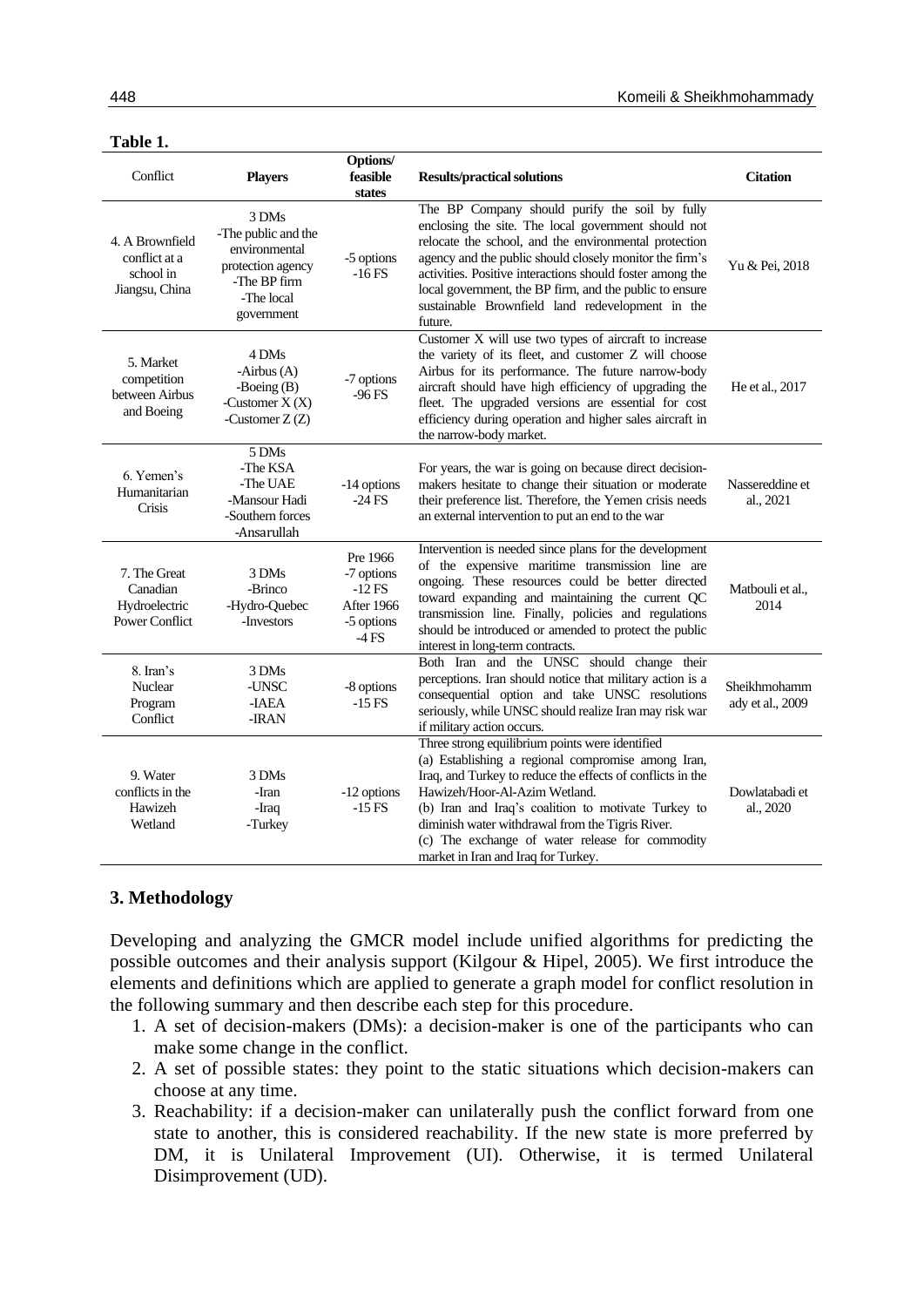- 4. Equilibria: in such a state, none of the participants has unilateral improvement regarding the acceptable risks. By the time a full equilibria state is achieved, the conflict will remain at that state until a new input changes it.
- 5. Foresight: it refers to several subsequent moves that a DM can predict.
- 6. Stability: determines DM's ability and motivation to change the dispute. Significant features of each stability definition are summarized in Table 2.

Figure 2 shows the general approach of analysis and modeling of the graph model (Xu et al., 2018). As is observed, the GMCR method as a graph model for conflict resolution methodology consists of two stages: modeling and analysis. In the modeling stage, the essential elements of conflicts are identified, including the decision-makers (DMs), options, and relative preferences (Payganeh et al., 2018). Then, the user inputs the list of DMs and their preferences corresponding to the model. The software system then generates the number of possible combinations of options, known as states. In a real-world conflict, all of the mathematically considered situations are not representative of the acceptable or feasible state. By eliminating the infeasible combinations of strategies, the number of considered states decreases (Fang et al., 1993).



**Figure 2.** General Steps of the Graph Model for Conflict Analysis

The next step is to enter preferences into the model. Extracting and ranking each decisionmaker's preferences is a subjective and challenging task. The graph model simplifies this step without the need to employ cardinal utility values; it uses relative preferences (Putri & Alamanda, 2015). The relative preferences of each decision-maker in a conflict are accessible by using the adequately documented conflicts. Such preferences can be collected through academic articles, media interviews, the perceived preferences through the players' past behavior, and the preferences stated in the conflict's legal documents and interviews (Philpot et al., 2016). In the modeling of DBA conflict, preferences were collected through the authoritative documents of the company, reliable websites, and direct interviews with the parties involved. The GMCR+ offers three methods to introduce preferences into the model, namely options prioritization, options weighting, and direct ranking (Fang et al., 2003a, 2003b).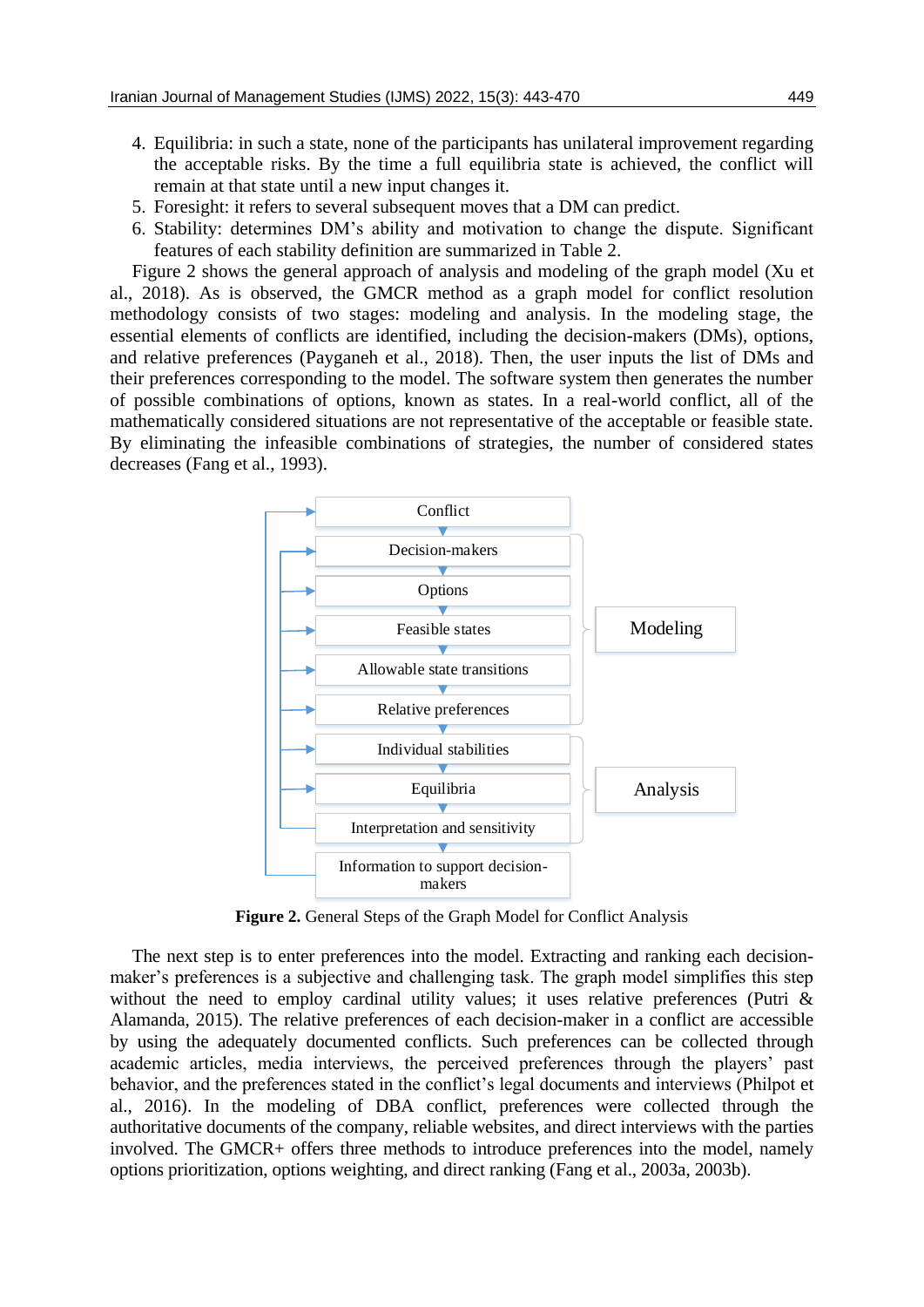Then this data is fed into the next stage, i.e., analysis. In this stage, the stability of each state is calculated from each DM's viewpoint. Subsequently, the overall equilibria, which contain stable states for all DMs, can be obtained. Different players may have different attitudes to decide whether to stay in a specific state or move from it. GMCR+ relies on a range of stability definition methods, including Nash (R), symmetric meta rationality (SMR), sequential stability (SEQ), limited-move stability (LM), non-myopic stability (NM), and general meta-rationality (GMR), to identify the likely outcomes (equilibria) of conflicts (Sheikhmohammady et al., 2013). Various solution concepts for stability definition are summarized in Table 2.

| <b>Solution concept</b>               | <b>Stability description</b>                                                                                       | Foresight                 | Knowledge of<br>preferences | <b>Disimprovement</b> |
|---------------------------------------|--------------------------------------------------------------------------------------------------------------------|---------------------------|-----------------------------|-----------------------|
| Nash Stability<br>(R)                 | Decision-maker<br>unilaterally<br>cannot<br>move to a more preferred state.                                        | Low<br>$(1 \text{ move})$ | Own                         | Never                 |
| General Meta-<br>rationality<br>(GMR) | Unilateral improvements are blocked<br>by subsequent unilateral moves by<br>others.                                | Medium<br>$(2$ moves)     | Own                         | By opponents          |
| Symmetric Meta-<br>rationality (SMR)  | Unilateral<br>improvements<br>still<br>are<br>blocked even after possible responses<br>by the player.              | Medium<br>$(3$ moves)     | Own                         | By opponents          |
| Sequential<br>Stability (SEQ)         | Unilateral improvements are blocked<br>by subsequent UIs by others.                                                | Medium<br>$(2$ moves)     | All                         | Never                 |
| Limited (h)-<br>Move Stability        | players<br>are assumed<br>to act<br>All<br>optimally, and the maximum number of<br>state transitions is specified. | Variable<br>(h moves)     | All                         | Strategic             |
| Non-Myopic<br>Stability               | Limiting case of limited move stability<br>the maximum number of state<br>as<br>transitions increase to infinity.  | Unlimited                 | All                         | Strategic             |

**Table 2.** Stability Definition and Players' Behavior (Adopted From Madani & Hipel, 2011)

After stability analysis, the next stage will be sensitivity analysis for finding out what will happen to the decision-makers if they move from one state (usually from the status quo state) to another. In several situations, somebody may use sensitivity to decide how the decision-maker's preference must change to deliver the more wanted equilibria for other decision-makers. The result can be called equilibria if it is a stable condition for all parties. With interpretation and sensitivity analysis, decision-makers or other interested parties can understand the meaning of resolutions in terms of real-world disputes (Putri & Alamanda, 2015). Different subjectivity can be examined under sensitivity analysis (Fang et al., 2003a, 2003b; Kilgour & Hipel, 2005). Feedback is allowed in the procedure, which means that, at each step of the modeling or analysis stage, one may return to any former point whenever new information is found. This characteristic makes GMCR more flexible and practical (Ke, 2008).

In this method, we investigate the evolution of the conflict from the status quo (current situation) through intermediate states to reach a final resolution of the conflict called equilibrium. What we are looking for is predicting the most likely outcome(s) of this conflict. Besides, we provide practical solutions and rational advice to the decision-makers to follow the socially optimal solution.

### **4. Modeling**

In this section, the origins of the conflict in the DBA Company, along with the players and their strategies, are explained. Parameters for this model are acquired from interviews and the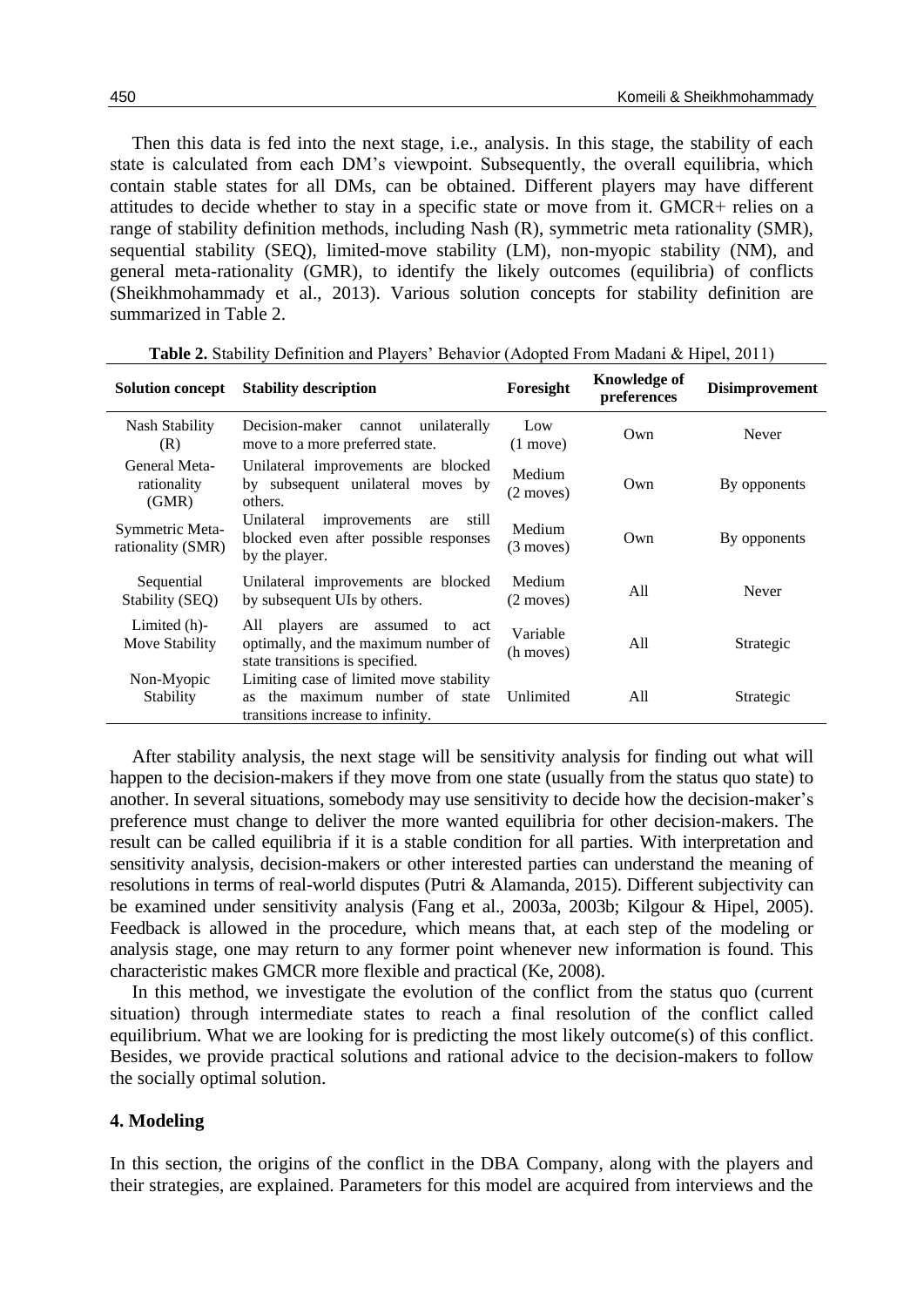documents exchanged between the firms. After removing the infeasible combinations, the decision-makers' preferences are identified. Finally, the equilibria, associated with various stability concepts, are determined.

## *4.1. Historical Background*

A team of medical students at Imam-Khomeini hospital discovered a new method for tissue implant and applied it to a recipient in 1993. Ten years later, they established Tissue Regeneration Cooperation (TRC). Investment in this company was partly financed by Industrial Development and Renovation Organization of Iran (IDRO) as a governmental investor.

In a personal interview, the DBA's CEO explained that "TRC, known as the first and most prominent industrial firm not only in Iran but also in the West Asia region, began its production in 2006" (S. Naghavi, personal communication, April 23, 2016).

In 2010, following a decree by Iran's Minister of Mining and Industry and IDRO's attempt, a feasibility study was conducted to develop the tissue engineering industry in Iran. The documents proposed launching seven similar firms across Iran, including Tehran, Shiraz, Kermanshah, Tabriz, Karaj, Isfahan, and Mashhad, aimed to develop research in the field of tissue engineering and to manufacture 27 different products for the national medical society (International Relation Department of Iran's Industrial Development and Renovation Organization of Iran (IDRO), 2011).

IDRO also issued a statement announcing its readiness to expand this national project. Furthermore, based on the public invitation to participate in this national project, the Cooperative Foundation of NAJA (Disciplinary Force of the Islamic Republic of Iran) decided to invest in this project. Thus, an agreement was signed among the following parties:

- 1. Managing director of IDRO
- 2. CEO of TRC
- 3. Cooperative Foundation of NAJA's CEO (Sanaat Nasr Maadan Firm)

Based on the agreement, the technology owner (TRC) grants the concession of the complete technical knowledge to DBA; TRC is the concessionaire, and DBA is the concession holder. The details of this concession are as follows:

- 1. Transferring the technical knowledge and experience required for designing, building, and operationalizing the plants,
- 2. Cooperation to buy, produce, and export equipment, machinery, hardware, software, and any other equipment required for operating the plants,
- 3. Manufacturing products anywhere in Iran and selling the products within the country or any other country.

### *4.1.1. Main Origins of Disputes*

- Change in exchange rate shortly after signing the contract and before buying all items of equipment,
- Leaving the appendices incomplete once the agreement was signed,
- Lack of enough attention to the clauses of the statute and the stakeholders' refusal to attempt to clarify the clauses,
- The problems of importing equipment due to sanctions,
- Making unlawful agreements between one of the shareholders and another company.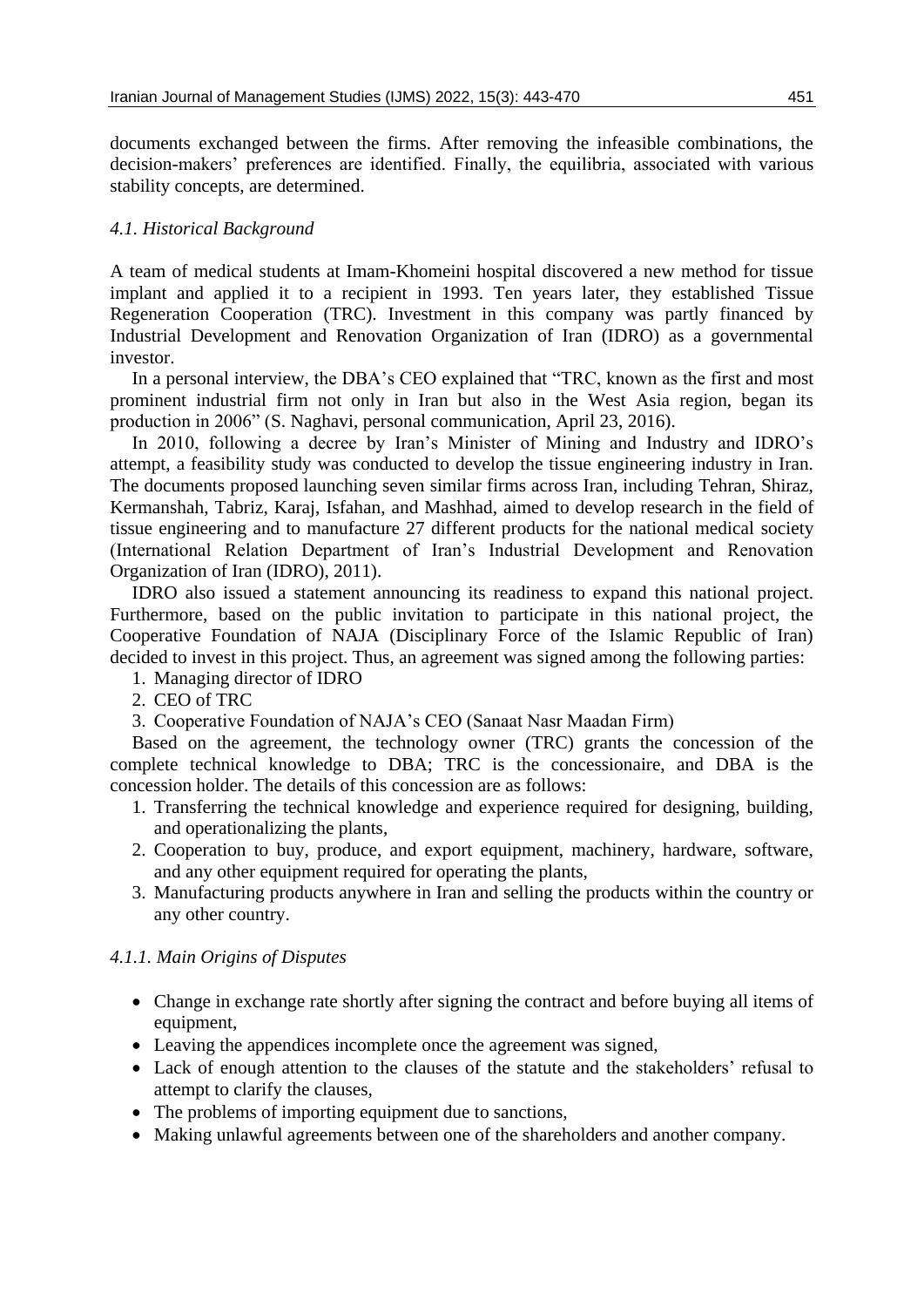### *4.1.2. Description of Disputes*

- 1. NAJA's insufficient consideration of clauses 29-30 of the statute, which reads that the appointment of the executive manager and CEO should be approved by TRC. The clauses 29-30 read, "Executive manager and CEO appointment, adopting educational policies, designing products, controlling, and managing the quality shall be agreed by TRC. Financial manager assignment shall be agreed by NAJA Cooperative Foundation."
- 2. While human resources training was assumed to be free, TCR claimed plenty of money to train the human resources once the agreement was signed. In fact, the ambiguities of the clause related to human resources training caused discontent of one of the shareholders with the technology shareholder.
- 3. Annex number 9 of the agreement ensures the transfer of technical knowledge. It is the key to implement the project commitments and is a basis to arrange the timetable and the project requirements. Despite this significance, this annex has been left incomplete.
- 4. Foreseeing no training program for production and quality managers, required for the project, as the result of signing no agreement related to this (TCR alleges that in order to train the employees, signing a training contract and receiving a separate fee is required).
- 5. Shareholders (with up to 80% share) did not trust in the owner of technical knowledge. Therefore, they sought to find and negotiate with a new party; they had plans to dismiss TRC.
- 6. TRC proposed the conclusion of a cleanroom<sup>1</sup> contract with Ganjineh-Toos Firm. NAJA suspected this contract, claiming it had not been aware of kinship ties between the contract parties. According to the law, contracting with relatives requires notification and awareness in advance; otherwise, it is unlawful.
- 7. NAJA accused TRC of colluding with Ganjineh-Toos, the cleanroom manufacturing company.
- 8. Lack of enough attention to the opinion of the technology shareholder about constructing a plant in Kermanshah.
- 9. NAJA's objection to the size of the cleanroom.
- 10. Following the accusation against TRC, the firm was discouraged from importing and purchasing the project's required equipment.
- 11. Following the accusation against TRC over cleanroom construction, it rejected the Turnkey<sup>2</sup> contract proposal (According to this proposal, cleanroom construction is assigned to TRC, and the resulted profit is shared among the shareholders). TRC's refusal to accept the proposal made NAJA Foundation feel that TRC seeks an excuse to terminate the agreement.

**.** 

<sup>1.</sup> **Cleanroom**: A type of controlled environment facility in which all incoming air passes through a filter capable of removing 99.97 percent of all particles 0.3 microns and larger. In a cleanroom, the temperature, pressure, and humidity are controlled. External sources of particulate contaminants are excluded, and internal sources are controlled to required cleanliness levels (Useller, 1969).

<sup>2.</sup> **Turnkey contract**: The single point responsibility in turnkey contract models require the contract to take responsibility for all designs, engineering, procurements, construction, commissioning, and testing activities of the project. Henceforth, problems that arise in the project are solved by one party (i.e., the contractor), who is also responsible for compensations (Merna & Smith, 1990)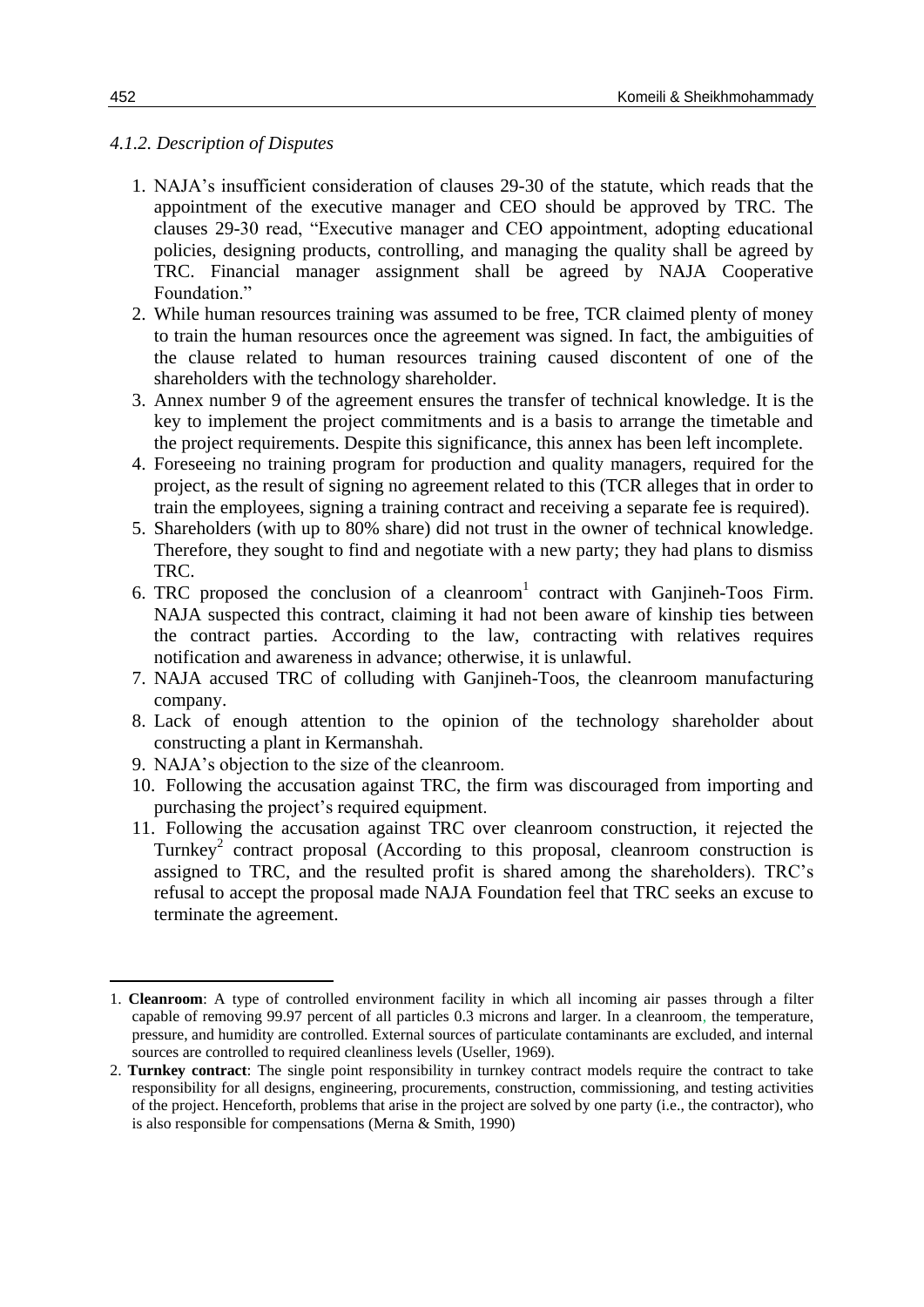# *4.2. Players*

In this section, the conflict's players are introduced. Then, each player's existing options are brought up. Three players of this game are as follows:

- 1. NAJA Cooperative Foundation, with a 40% share
- 2. TRC, with a 20% share (the owner of the technology whose contribution is estimated through its equivalent in Rials)
- 3. IDRO, with a 40% share

Furthermore, in this study, the first player is called NAJA, and the second and third players are referred to as TRC and IDRO, respectively.

This conflict is classified as a non-cooperative game. Besides, each player possesses comprehensive information. In other words, each player knows a full history of moves played by itself and other players.

# *4.3. Players' Options*

Based on reviewing DBA's document and direct interviews' analysis, each player's options are identified. Here is a list of these options:

# *NAJA options*

- 1. Selling its shares
- 2. Accepting the DBA dissolution
- 3. Taking legal action via court
- 4. Continuing to cooperate in the project implementation (by clarifying ambiguities associated with the cleanroom constructor and agreeing with the condition proposed by TRC, the termination of the concession)

# *TRC Options*

- 1. Transferring the technical knowledge, and continuing to cooperate in the project implementation
- 2. Taking legal action via court
- 3. Persuading a new stakeholder to purchase IDRO and NAJA shares
- 4. Accepting the DBA dissolution

# *IDRO Options*

- 1. Transferring its share to Iran's Privatization Organization
- 2. Mediating between the partners and managing the conflict so that it can sell its share
- 3. Accepting DBA dissolution

# *4.4. Feasible States*

Overall, the involved parties may take 11 actions, which means there are  $2<sup>11</sup>$  combinations of the players' strategies. In GMCR+ (decision support system), the implausible or less likely states are removed.

The following cases are the combinations that are unlikely to happen at the same time:

1. NAJA sells its share and accepts the DBA dissolution.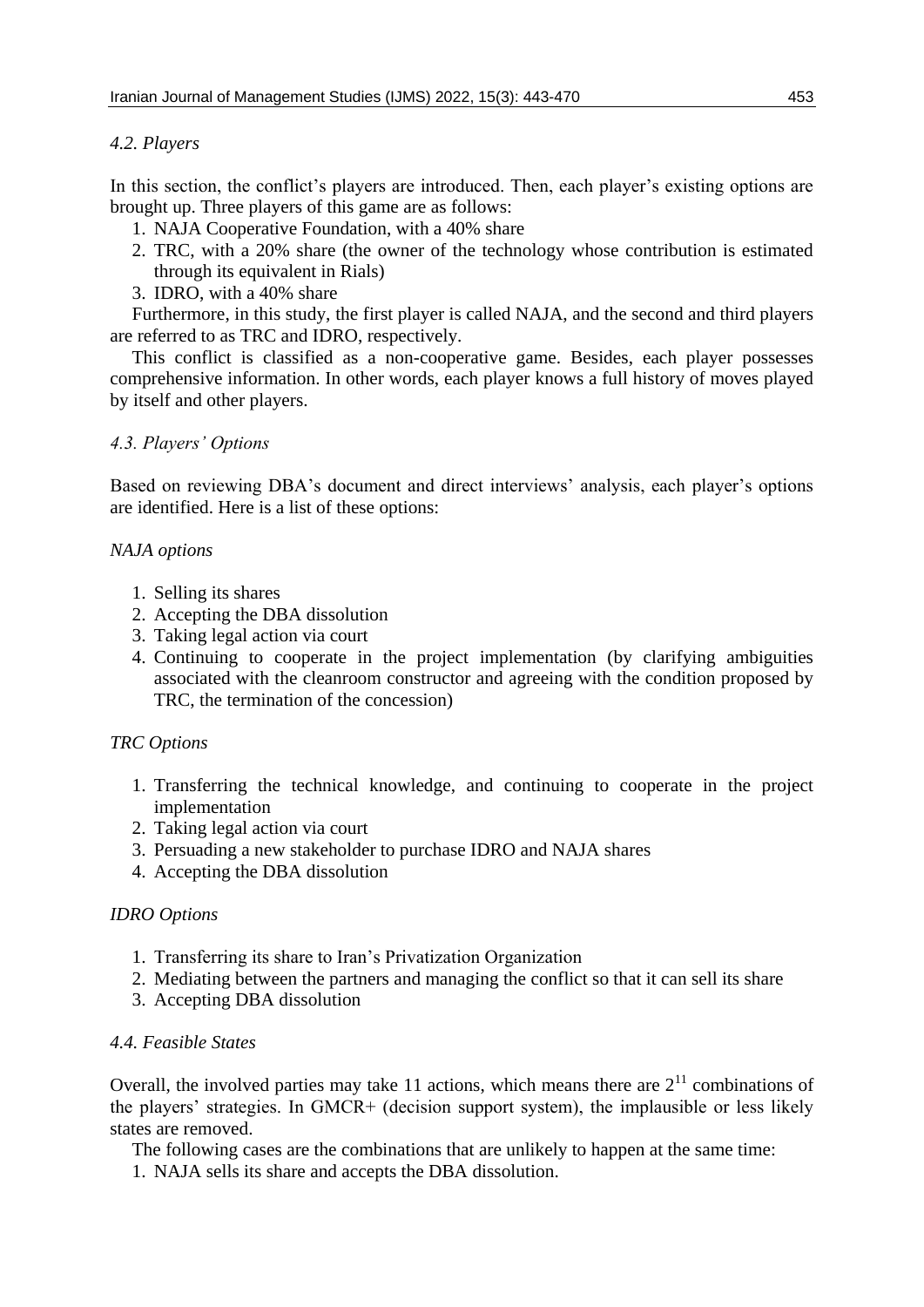- 2. NAJA sells its share and takes legal action.
- 3. NAJA sells its share and cooperates in the project implementation.
- 4. DBA is dissolved, and TRC transfers the technology.
- 5. DBA is dissolved, and NAJA cooperates in the project implementation.
- 6. IDRO transfers its share to the Privatization Company and agrees with DBA's dissolution.
- 7. TRC takes legal action and persuades a new shareholder to purchase NAJA Share.
- The following statements represent option dependency between the players:
- 1. If TRC takes court action, then NAJA should reciprocally take legal action and vice versa.
- 2. If NAJA asks for DBA's dissolution, then others will do the same.
- 3. If NAJA is not interested in selling its share, TRC may not persuade a new shareholder to purchase its share.
- 4. If NAJA and IDRO take no move, then TRC will not transfer its technology.
- 5. If NAJA and TRC take court action, IDRO cannot transfer its share to the Iranian Privatization Organization.
- 6. If NAJA and TRC make no move, IDRO cannot transfer its share to the Iranian Privatization Organization since it is not transferrable until the disputes resolve.

After reducing the latter situations, 36 feasible states remain which are shown in Table 3. In this table, each column represents a state. Y shows selection by an individual player, while N states that no action is taken by the player. For example, state 10 represents the situation in which NAJA sells its shares, TRC persuades a new advocate stakeholder to purchase IDRO and NAJA shares, and IDRO takes no one of its options.

|             | <b>State</b>   | 1  | 2  | 3  | 4  | 5  | 6  | 7  | 8  | 9  | 10 | 11 | 12 | 13          | 14 | 15 | 16 | 17          | 18          |
|-------------|----------------|----|----|----|----|----|----|----|----|----|----|----|----|-------------|----|----|----|-------------|-------------|
| <b>NAJA</b> | N <sub>1</sub> | N  | Y  | N  | Y  | N  | N  | N  | N  | N  | Y  | Y  | Y  | N           | Y  | N  | Y  | Y           | $\mathbf N$ |
|             | N2             | N  | N  | N  | N  | N  | N  | N  | N  | N  | N  | N  | N  | N           | N  | N  | N  | N           | N           |
|             | N3             | N  | N  | N  | N  | N  | Y  | Y  | Y  | Y  | N  | N  | N  | N           | N  | N  | N  | N           | N           |
|             | N <sub>4</sub> | N  | N  | Y  | N  | Y  | N  | Y  | N  | Y  | N  | N  | N  | Y           | N  | Y  | N  | N           | N           |
| <b>TRC</b>  | <b>T1</b>      | N  | N  | N  | Y  | Y  | N  | N  | Y  | Y  | N  | Y  | N  | N           | Y  | Y  | N  | Y           | N           |
|             | T2             | N  | N  | N  | N  | N  | Y  | Y  | Y  | Y  | N  | N  | N  | N           | N  | N  | N  | N           | N           |
|             | <b>T3</b>      | N  | N  | N  | N  | N  | N  | N  | N  | N  | Y  | Y  | N  | N           | N  | N  | Y  | Y           | N           |
|             | Т4             | N  | N  | N  | N  | N  | N  | N  | N  | N  | N  | N  | N  | N           | N  | N  | N  | N           | N           |
| <b>IDRO</b> | I1             | N  | N  | N  | N  | N  | N  | N  | N  | N  | N  | N  | Y  | Y           | Y  | Y  | Y  | Y           | N           |
|             | I2             | N  | N  | N  | N  | N  | N  | N  | N  | N  | N  | N  | N  | N           | N  | N  | N  | N           | Y           |
|             | <b>I3</b>      | N  | N  | N  | N  | N  | N  | N  | N  | N  | N  | N  | N  | N           | N  | N  | N  | N           | N           |
|             |                |    |    |    |    |    |    |    |    |    |    |    |    |             |    |    |    |             |             |
|             | <b>State</b>   | 19 | 20 | 21 | 22 | 23 | 24 | 25 | 26 | 27 | 28 | 29 | 30 | 31          | 32 | 33 | 34 | 35          | 36          |
| <b>NAJA</b> | N1             | Y  | N  | Y  | N  | N  | N  | N  | N  | Y  | Y  | Y  | N  | $\mathbf Y$ | N  | Y  | Y  | $\mathbf N$ | $\mathbf N$ |
|             | N <sub>2</sub> | N  | N  | N  | N  | N  | N  | N  | N  | N  | N  | N  | N  | N           | N  | N  | N  | Y           | Y           |
|             | N3             | N  | N  | N  | N  | Y  | Y  | Y  | Y  | N  | N  | N  | N  | N           | N  | N  | N  | N           | Y           |
|             | N4             | N  | Y  | N  | Y  | N  | Y  | N  | Y  | N  | N  | N  | Y  | N           | Y  | N  | N  | N           | $\mathbf N$ |
| <b>TRC</b>  | T1             | N  | N  | Y  | Y  | N  | N  | Y  | Y  | N  | Y  | N  | N  | Y           | Y  | N  | Y  | N           | N           |
|             | T <sub>2</sub> | N  | N  | N  | N  | Y  | Y  | Y  | Y  | N  | N  | N  | N  | N           | N  | N  | N  | N           | Y           |
|             | T3             | N  | N  | N  | N  | N  | N  | N  | N  | Y  | Y  | N  | N  | N           | N  | Y  | Y  | N           | N           |
|             | Т4             | N  | N  | N  | N  | N  | N  | N  | N  | N  | N  | N  | N  | N           | N  | N  | N  | Y           | Y           |
| <b>IDRO</b> | $\mathbf{I}$   | N  | N  | N  | N  | N  | N  | N  | N  | N  | N  | Y  | Y  | Y           | Y  | Y  | Y  | N           | N           |
|             | I <sub>2</sub> | Y  | Y  | Y  | Y  | Y  | Y  | Y  | Y  | Y  | Y  | Y  | Y  | Y           | Y  | Y  | Y  | N           | N           |
|             | <b>I3</b>      | N  | N  | N  | N  | N  | N  | N  | N  | N  | N  | N  | N  | N           | N  | N  | N  | Y           | Y           |

**Table 3.** Feasible States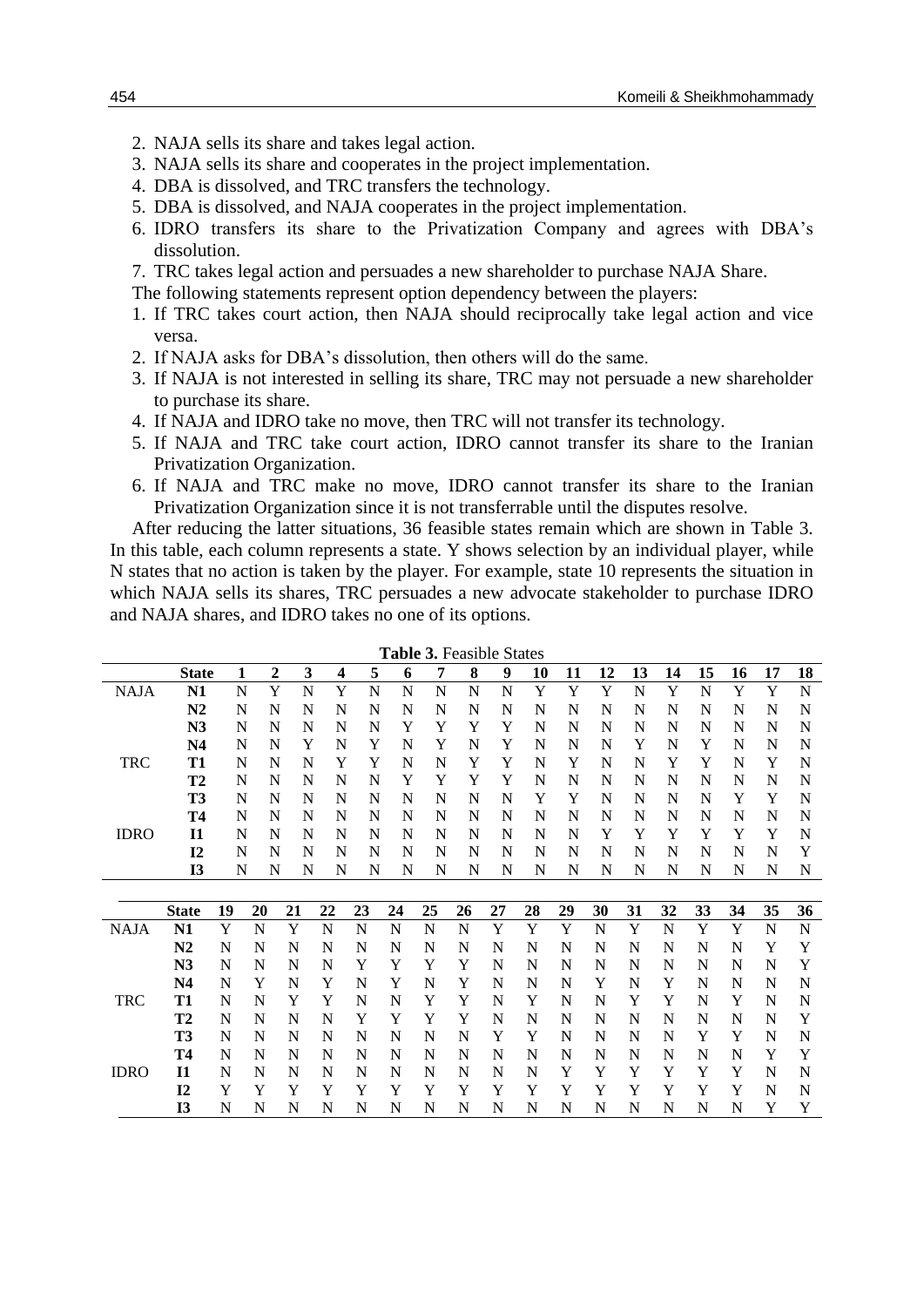# *4.5. Irreversible Moves*

Some options have a one-direction arrow from No to Yes, such as selling the share by NAJA, deciding to dissolve the company, transferring technology by TRC, and transferring the share to the Privatization Organization by IDRO. In other words, if a decision-maker decides to take each of these actions, it will not be reversed. All irreversible moves in the conflict are shown in Figure 3.



# *4.6. Decision-Makers' Preferences*

We now express each decision-maker's main preferences:

# *NAJA's Preferences*

- 1. NAJA is interested in selling its share at a reasonable price. However, this will happen only in a situation that TRC promises a reasonable profit to new shareholders and persuades them to buy NAJA's share.
- 2. NAJA is interested in transferring technology by TRC so that it has the honor of investing in a knowledge-based project. However, NAJA is less likely to accept the concession's termination, which is the condition of TRC to cooperate. Hence, it is more beneficial for NAJA that IDRO intervenes and persuades TRC to transfer the technology without any demand for termination.
- 3. If TRC does not introduce its reliable shareholder, NAJA hopes to find a buyer to sell the share through IDRO's mediation.
- 4. NAJA is not interested in IDRO leaving the project as long as it (NAJA) remains the stakeholder.
- 5. NAJA is not interested in dissolving the project. However, as long as its attempt does not work out, it prefers dissolution rather than court action, as it takes a great deal of time and money. However, NAJA will agree with the project dissolution if the technology shareholder is removed, and the total share is divided between other shareholders.
- 6. If NAJA does not sell its share and TRC does not agree to transfer the technology, then NAJA will take court action.
- 7. The best scenario for NAJA is when TRC is convicted guilty by the court and is asked to transfer the knowledge or pay compensation.
- 8. If the court action is taken and NAJA is found guilty by the court, its reputation will be tarnished.
- 9. The worst-case scenario for this player is when the court issues the sentence of DBA's dissolution. To NAJA, it means wasting a lot of money and time and dealing with massive damage caused by selling the properties and equipment.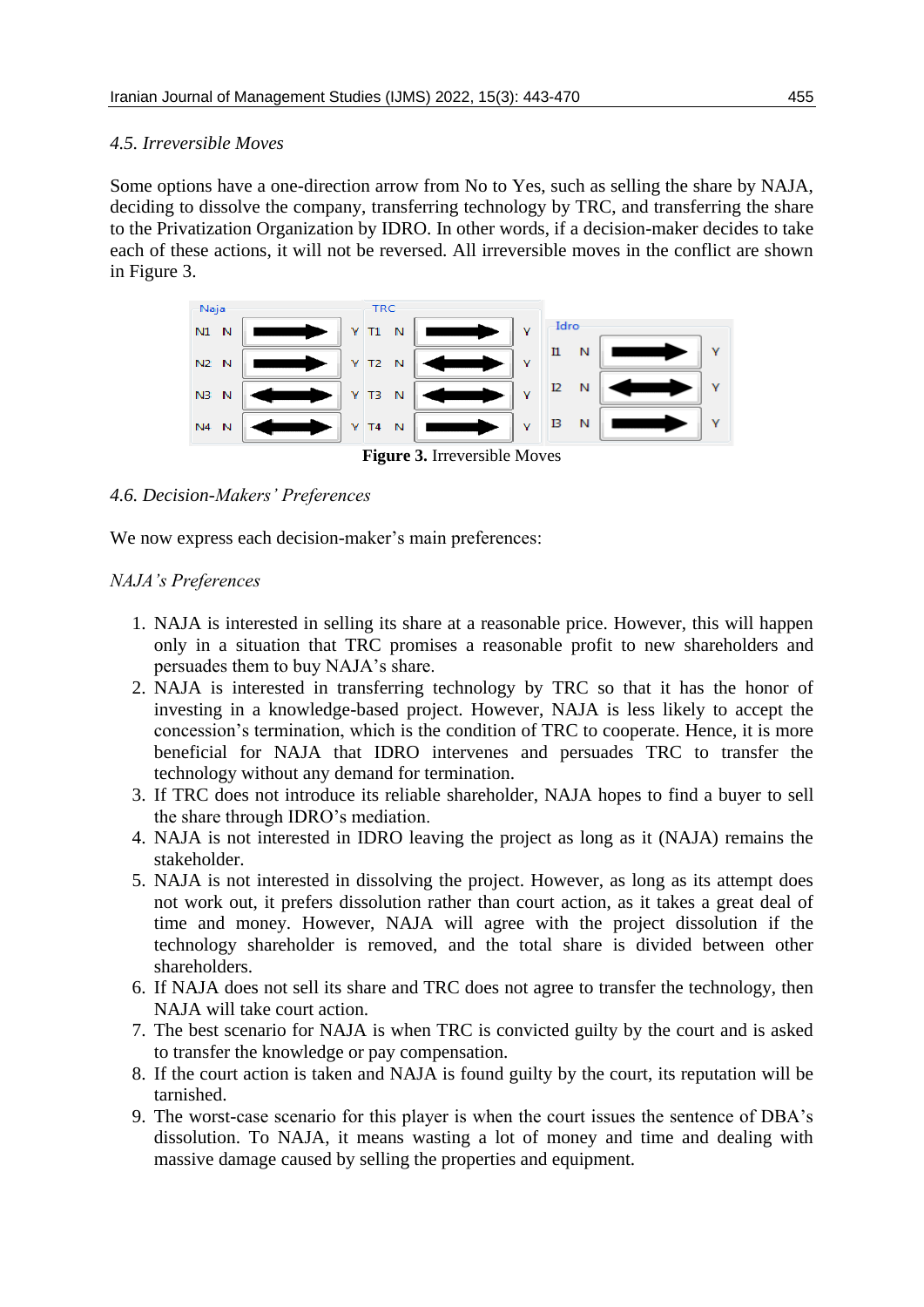## *TRC's Preferences*

- 1. TRC is interested in DBA's dissolution. However, it should note the fact that NAJA agrees to dissolve DBA only if no share is allocated to TRC. Taking court action takes a lot of time and is a fruitless engagement for TRC. Thus, it seeks to persuade a new stakeholder to purchase NAJA's share, continuing the project without NAJA.
- 2. TRC's interest in DBA's dissolution still remains in place.
- 3. TRC will prefer any new shareholder instead of NAJA, even if it cannot persuade anyone to purchase NAJA's share.
- 4. If NAJA does not agree to sell its share, dissolve DBA, or implement the project via the termination of the concession, TRC will take legal action.
- 5. Legal action seems costly to TRC. Moreover, according to the consulting engineering firm's report, taking legal action will likely lead to an unfavorable court decision for TRC.
- 6. TRC still has no interest in cooperation with NAJA, even if the latter agrees to implement the project by terminating the concession.
- 7. TRC, the exclusive owner of the technology, has no interest in prolonging the conflict since it may prevent expanding its business throughout the country. Thus, to make the situation of shareholders clear, it seeks to settle the dispute.
- 8. The best-case scenario for TRC is that the court issues DBA's dissolution sentence or it convicts NAJA, compelling it to terminate the concession and continue partnership in the project.
- 9. The worst-case scenario is that the court finds TRC guilty.

### *IDRO's Preferences*

- 1. IDRO primarily prefers DBA's dissolution because of the money that returns to it.
- 2. IDRO is interested in leaving the project, but it is possible only when there is no dispute among the shareholders. Therefore, it prefers to slow down the conflict through transferring the technology and NAJA's withdrawal of the disputes. Only then, the Privatization Organization can readily launch to purchase its share.
- 3. The worst-case scenario for IDRO is taking legal action
- 4. IDRO mediates between the conflict's parties to protect its interest. That means either side of the dispute is equal to it. If the key to resolve the conflict is cooperating in a joint action with any of these parties, it will form a coalition with either party.

Table 4 demonstrates each player's ordinal preferences over the feasible states. The states on the left side of this table are the preferable ones. The more we move to the right side, the less the states are preferred. As Table 4 indicates, NAJA is indifferent to states 1 and 18. This player is also indifferent to states 8 and 25.

|               |      | <b>Table 4.</b> Ordinal Preferences of the Players                           |  |
|---------------|------|------------------------------------------------------------------------------|--|
| <b>Player</b> |      | <b>Preferences</b>                                                           |  |
| <b>NAJA</b>   | High | 28, 11, 34, 17, 27, 10, 33, 16, 22, 5, 32, 15, 21, 4, 31, 14, 29, 19         |  |
|               | Low  | 2, 12, [1, 18], 35, 26, 9, [8, 25], 20, 3, 30, 13, 23, 6, 36, 24, 7          |  |
| <b>TRC</b>    | High | 28, 27, 11, 10, 34, 33, 17, 16, 35, 19, 21, 2, 4, 29, 31, 12, 14, 22,        |  |
|               | Low  | 5, [15,32], 20, [3,13,30], [1,18], 36, 24, 7, 26, 9, [6, 23], [8, 25]        |  |
| <b>IDRO</b>   | High | 35, [16, 17, 33, 34], [12, 14, 29, 31], [15, 32], [13, 30], [10, 11, 27, 28] |  |
|               | Low  | $[2,4,19,21]$ , $[5,22]$ , $[3,20]$ , $[18,1,26,9,36,24,7,25,8$ , $[6,23]$   |  |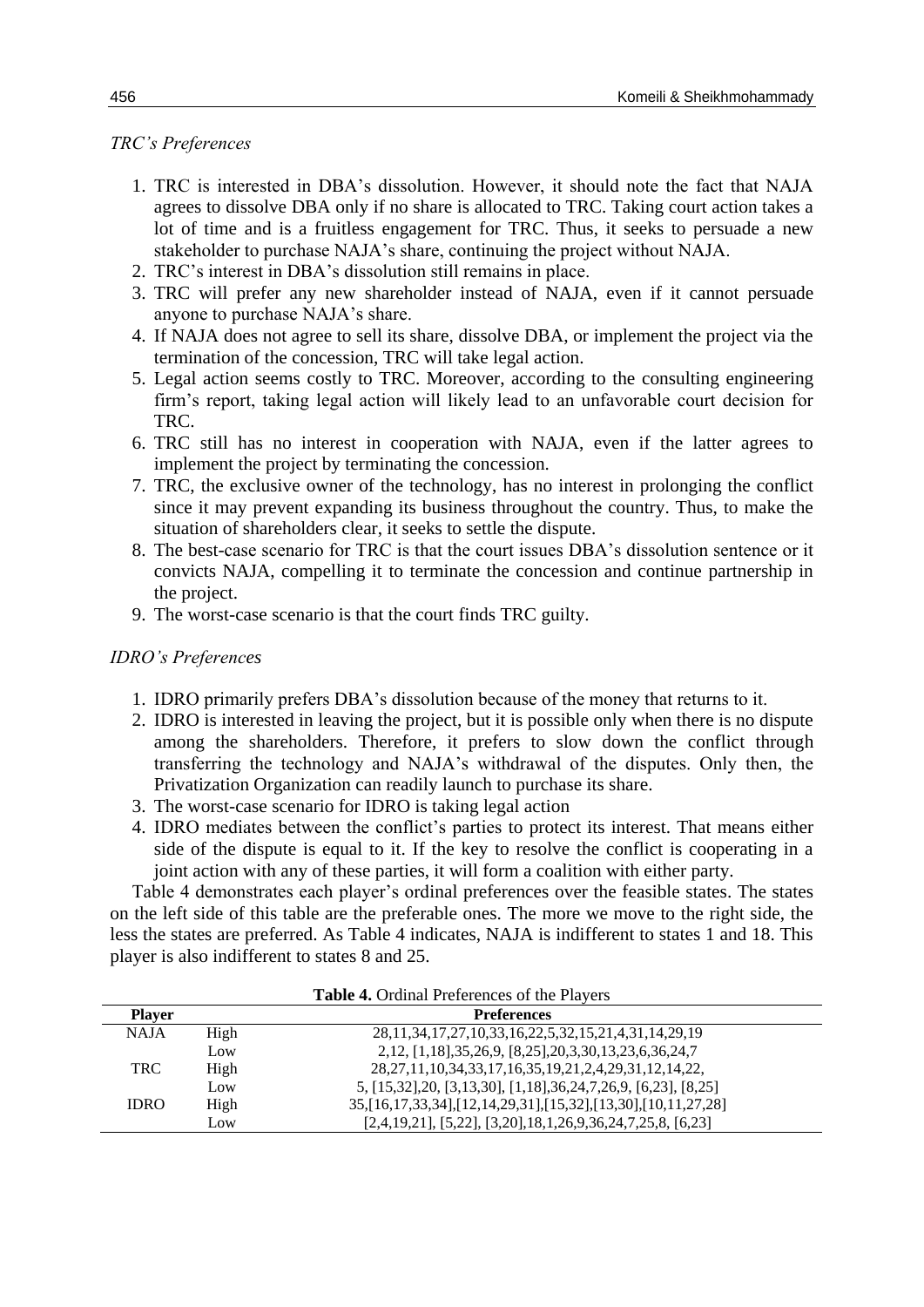#### *5.1. Stability Analysis*

If a player does not tend to leave a state, that state of conflict will be considered the stable state of a player. A state that is stable for all players is called equilibria.

As mentioned before, various logics exist to obtain the equilibria states of a conflict. It depends on the players' attitudes and their horizon of decision-making. In Nash equilibria, the player merely thinks of a state ahead. A player with the Nash stability attitude will make no move if the state ahead does not show any superiority to the present state. The player decides to move concerning the two following steps in the general meta-rationality (GMR) and sequential stability (SEQ) methods. In symmetric meta-rationality, in addition to exploring one's movements and the other players' reactions in two steps, the players review the opportunities in response. In this study, the different ways to obtain the equilibria states are applied using GMCR +.

#### *5.2. Equilibria*

After inserting all of the information in GMCR+, four different categories of equilibria are obtained after running the software DSS (see Figure 4).

The equilibria of the first group are taking court action in states 6, 9, 23, and 26. However, in the case of settlement, the partnership will be continued.

The equilibria of the second group are states 32 and 15, in which TRC and NAJA agree not to take legal action. By slowing down the disputes, IDRO would be able to sell its share.

The equilibria of the third group include states 34, 33, and 17. These occur when TRC persuades its approved shareholder to purchase NAJA's shares at a reasonable price. Meanwhile, to present proof of its rightfulness, TRC should prepare the ground to transfer the technology so that the buyer agrees to invest. If TRC does not agree to do so, the equilibria are acceptable with respect to GMR and SMR. Therefore, by alleviating tensions, IDRO will transfer its share to the Privatization Organization.

The equilibria of the fourth group are states 35 and 36, which indicate the company's dissolution. It costs all players considerably if the court issues such a sentence.

Table 5 shows the players' total payoffs for all players. According to this table, the stable state that constitutes the best outcome for all players is the equilibria of the third group, whose total payoffs for state 34 is 76. Then, states 17 and 33 have other outcomes. The total payoffs of the players at these states are considered 73 and 71, respectively. Thus, States 34 and 17 are considered equilibria according to all stability definitions. State 33, however, is equilibrium with respect to solution concepts of GMR and SMR. Because TRC might not deliver the technology with Nash's definition, this equilibrium state is not strong enough; hence, a new buyer would not invest.

|             | <b>State</b>         | O | 9  | 15 | 17 | 23 | 26 | 32 | 33 | 34          | 35 | 36 |
|-------------|----------------------|---|----|----|----|----|----|----|----|-------------|----|----|
| Payoff for: | NAJA                 | 4 |    | 23 | 31 |    | 12 | 24 | 28 | 32          | 13 | 3  |
| Payoff for: | <b>TRC</b>           | ി | 3  |    | 24 |    | 4  |    | 25 | 26          | 22 | ⇁  |
| Payoff for: | <b>IDRO</b>          |   | ┑  | 16 | 18 |    | 8  | 16 | 18 | 18          | 19 | 6  |
| Sum         |                      | ┑ | 21 | 50 | 73 | 8  | 24 | 51 | 71 | 76          | 54 | 16 |
|             | <b>Nash</b>          |   | N  | v  |    | v  |    |    | N  | $\mathbf v$ | v  | v  |
|             | GMR                  | v |    |    |    |    |    |    |    |             |    |    |
|             | <b>SEQ</b>           | v | N  |    |    | v  |    |    | N  |             | v  | v  |
|             | <b>SIM</b>           |   | N  |    |    | v  | v  |    | N  |             |    | v  |
|             | <b>SEQ &amp; SIM</b> | v | N  | v  | v  | v  |    |    | N  |             | v  | v  |
|             | <b>SMR</b>           | v |    |    |    | v  | v  |    |    |             | v  | v  |

**Table 5.** Total Payoffs for all Players in the Equilibria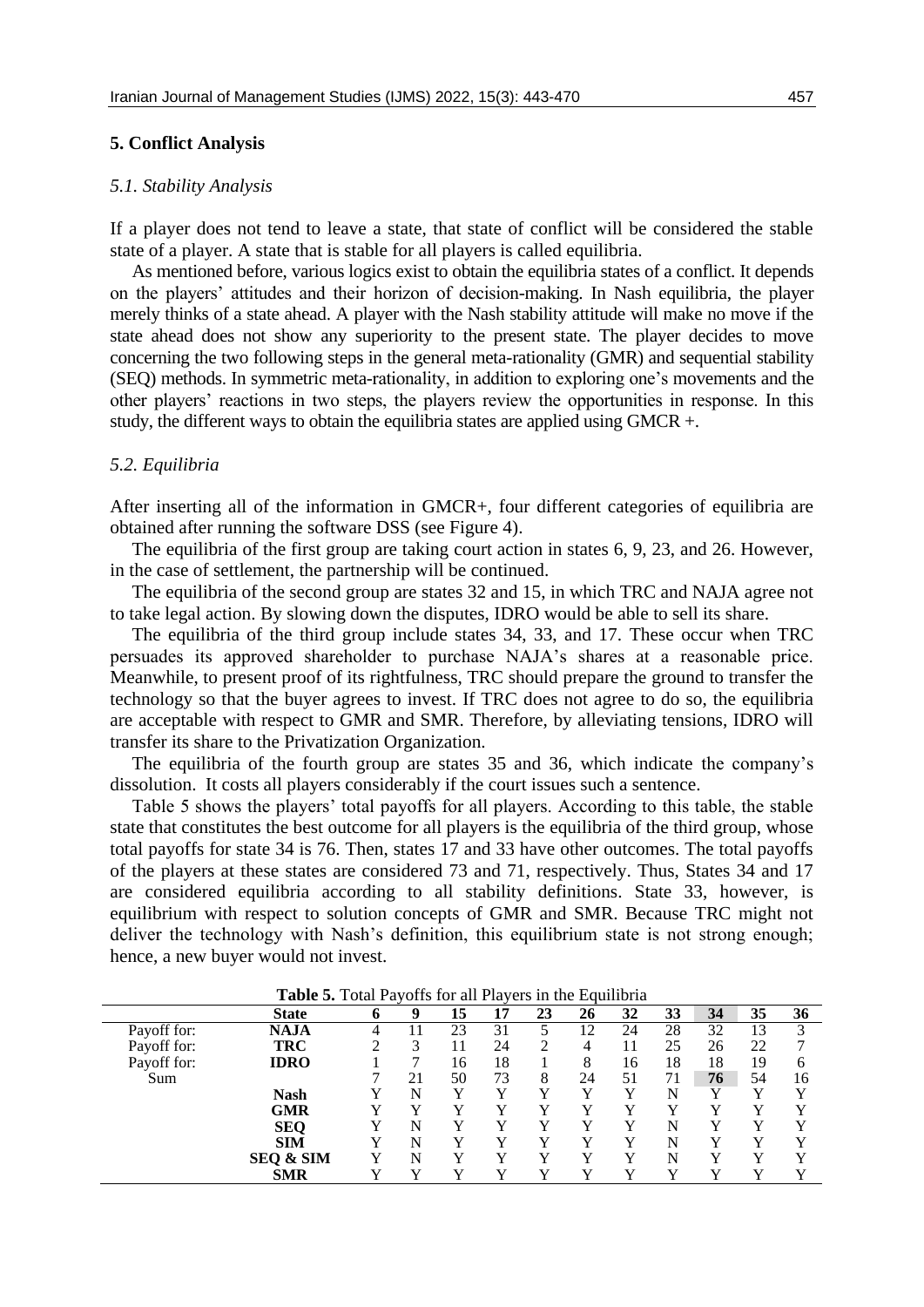|                  | Ordered        |                           | 6              | 9              | 15  | 17  | 23             | 26  | 32  | 33  | 34  | 35       | 36 |
|------------------|----------------|---------------------------|----------------|----------------|-----|-----|----------------|-----|-----|-----|-----|----------|----|
|                  | Decimal        | <b>Filter</b>             | 36             | 60             | 280 | 337 | 548            | 572 | 792 | 833 | 849 | 1154 119 |    |
| $1 - Naja$       | N1             |                           | N              | Ν              | Ν   | Y   | N              | N   | N   | Ÿ   | Y   | N        | N  |
|                  | N <sub>2</sub> |                           | N              | Ν              | Ν   | N   | N              | Ν   | Ν   | N   | Ν   | Υ        | Υ  |
|                  | N <sub>3</sub> |                           | Y              | Y              | Ν   | Ν   | Y              | Υ   | Ν   | N   | N   | Ν        | Υ  |
|                  | N4             | ۰                         | N              | Y              | Υ   | N   | N              | Υ   | Υ   | Ν   | N   | N        | Ν  |
| $2 - TRC$        | T1             |                           | N              | Y              | γ   | Y   | N              | Y   | Υ   | Ν   | Y   | Ν        | Ν  |
|                  | T <sub>2</sub> |                           | Y              | Y              | Ν   | N   | Y              | Υ   | Ν   | N   | N   | Ν        | Υ  |
|                  | T3             |                           | N              | N              | Ν   | Y   | N              | Ν   | Ν   | Y   | Y   | N        | Ν  |
|                  | <b>T4</b>      |                           | N              | Ν              | Ν   | N   | N              | Ν   | Ν   | И   | N   | Y        | Υ  |
| $3 - Idro$       | $_{\rm n}$     |                           | N              | Ν              | Y   | Y   | N              | Ν   | Y   | Υ   | Y   | Ν        | Ν  |
|                  | I2             |                           | N              | Ν              | Ν   | N   | Y              | Υ   | Υ   | γ   | Y   | Ν        | Ν  |
|                  | в              |                           | Ν              | Ν              | Ν   | N   | N              | И   | N   | N   | N   | Y        | Υ  |
| Payoff For: Naja |                |                           | 4              | 11             | 23  | 31  | 5              | 12  | 24  | 28  | 32  | 13       | 3  |
| Payoff For: TRC  |                |                           | $\overline{2}$ | 3              | 11  | 24  | $\overline{2}$ | 4   | 11  | 25  | 26  | 22       | 7  |
| Payoff For: Idro |                |                           | $\mathbf{1}$   | $\overline{7}$ | 16  | 18  | $\mathbf{1}$   | 8   | 16  | 18  | 18  | 19       | 6  |
|                  | <b>Nash</b>    |                           | Y              |                | Ÿ   | Y   | Y              | Ÿ   | Ÿ   |     | v   | Y        | Y  |
|                  | <b>GMR</b>     | Y                         | Y              | Y              | γ   | Y   | Ÿ              | Ÿ   | Υ   | Y   | Ÿ   | Ÿ        | Υ  |
|                  | <b>SEQ</b>     |                           | Ÿ              |                | Ÿ   | Y   | Y              | Ÿ   | Ÿ   |     | Y   | Y        | Ÿ  |
|                  | <b>SIM</b>     |                           | Ÿ              |                | Y   | Y   | Y              | Ÿ   | Ÿ   |     | v   | Y        | Ÿ  |
|                  | SEQ & SIM      |                           | Ÿ              |                | Y   | Y   | Y              | Y   | Ÿ   |     | Y   | Y        | Ÿ  |
|                  | <b>SMR</b>     | <del>,</del><br><u>l.</u> | Ÿ              | Y              | Y   | Υ   | Y              | Y   | Y   | Y   | Y   | Υ        | Y  |
|                  |                |                           |                |                |     |     |                |     |     |     |     |          |    |

**Figure 4.** Equilibria Results Screen

### *5.3. Graphical Representation*

The complexities of a conflict's graph model are often most easily understood when presented in a visual form, facilitating the presentation and allowing the deeper analysis (Kinsara et al., 2015).

Figure 5 demonstrates the graph model for changing the situation in this conflict. Each vertex shows one of the possible states. Any possible Unilateral Moves (UM) between states are shown as a directional arrow, which is displayed with the player's unique color, and if the new state is more preferred by DM, it is Unilateral Improvement (UI). For example, NAJA can have a UI from state 13 to 15, which is shown in blue and bolded. In addition, in the equilibria state, none of the participants has unilateral improvement, as seen in state 34.



**Figure 5.** Graph Diagram for the Conflict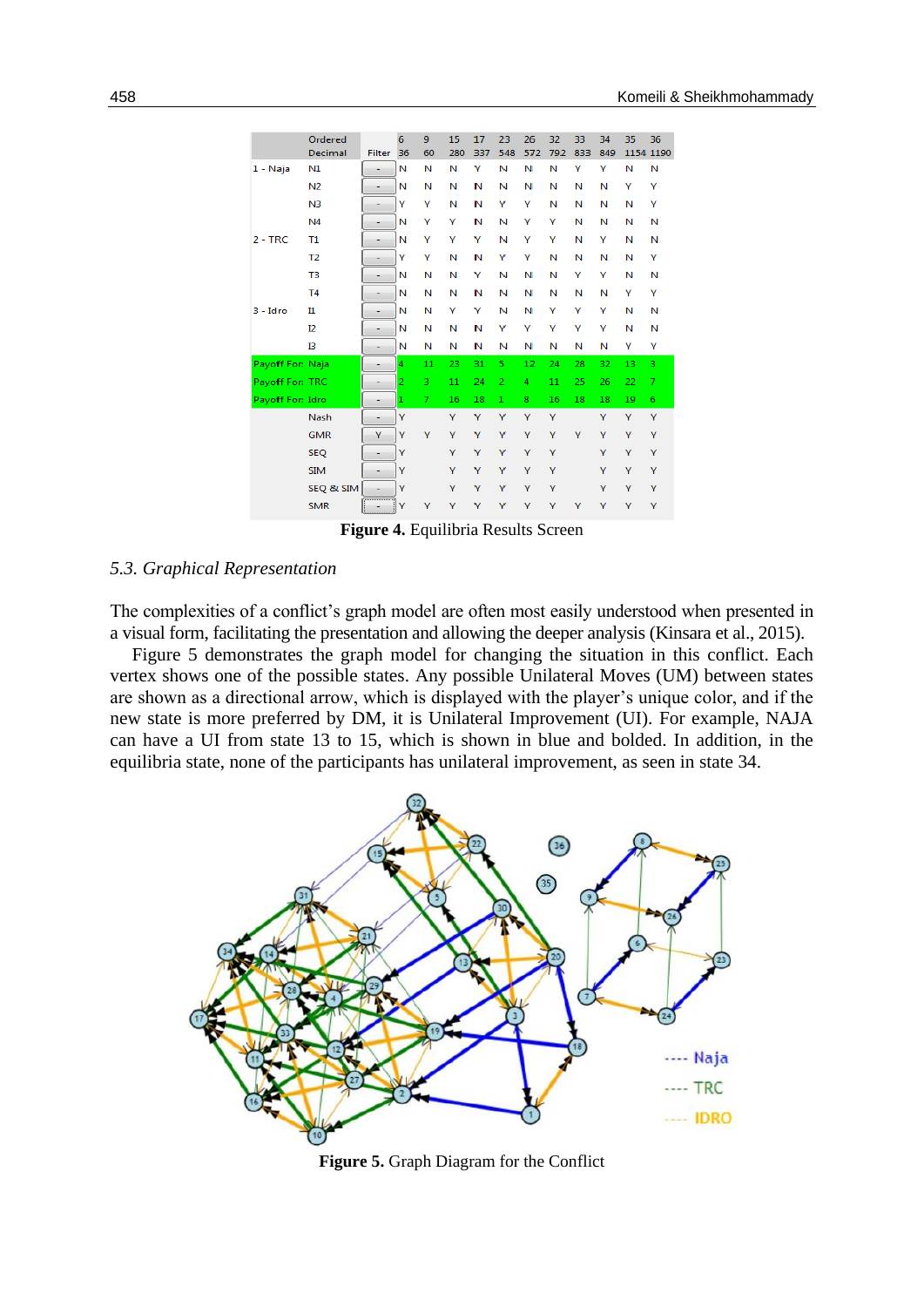Figure 6 illustrates a tree diagram representing a status quo analysis. The top of the tree indicates the status quo, and the branches are the possible unilateral moves from that state by each DM. In addition, the steps needed to be taken by each player to move from the current state to the desired states are also illustrated. Again, lines are color- and dash-coded for each DM.



# **6. Sensitivity Analysis**

When the analyst is uncertain about some of the input data, sensitivity analysis is adopted to investigate the extent to which the most likely outcomes (output) would alter when some input data change slightly. Sensitivity analysis, which we focus on here, is related to disagreement among the participants interviewed. Based on this analysis, some players believe that NAJA does not agree to sell its share at a fair price, and it may tend to purchase IDRO's share under particular conditions. It is also likely that players continue the partnership with building two plants with the remaining capital. In addition, with the attention to tissue engineering from some of the Iranian universities and the field's considerable development in the country, new opportunities for establishing knowledge-based firms have emerged. In this situation, TRC might be substituted with other similar firms as the technological knowledge shareholder. IDRO is no longer inactive, as it seeks to make the conditions of its share clear.

# *6.1. Players' Options in the Sensitivity Analysis*

Considering the Bonyad-Sazeh report and the new developments in the current state of DBA, the revised players' options are as follows:

# *NAJA Options*

- 1. Selling its shares at a high price
- 2. Accepting the DBA dissolution
- 3. Settling dispute through court action
- 4. Continuing partnership through establishing two plants, along with maintaining the concession
- 5. Terminating the provision related to concession
- 6. Purchasing IDRO's share to extend influence and power
- 7. Replacing the technology shareholder

# *TRC Options*

1. Transferring technology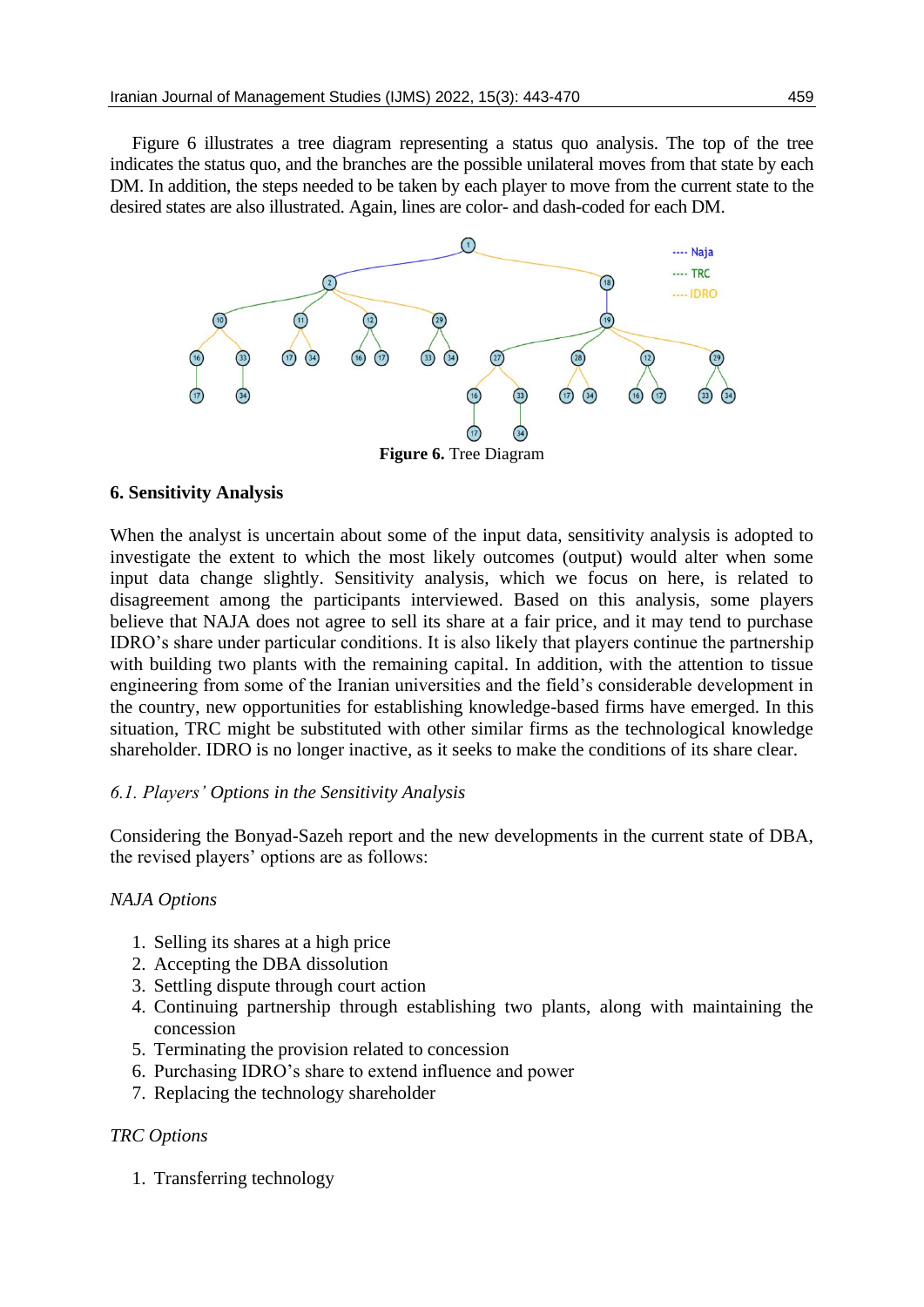- 2. Taking court action
- 3. Persuading an approved shareholder to purchase NAJA's share
- 4. Accepting the DBA dissolution
- 5. Withdrawing from the partnership and transferring the share

### *IDRO's Options*

- 1. Transferring the share to the Iranian Privatization Organization
- 2. Continuing partnership through building two other plants
- 3. Accepting the DBA dissolution
- 4. Settling the dispute through court action
- 5. Replacing the technology shareholder

### *6.2. Infeasibilities in the Sensitivity Analysis*

- 1. It is impossible for NAJA to sell its share and involvement in the company's decision, such as termination of the concession or TRC replacement.
- 2. It is not possible for NAJA to sell its share and purchase IDRO's share.
- 3. If TRC leaves the partnership, it will not transfer the technology.
- 4. When TRC is replaced, then it will not continue the partnership.
- 5. In the case of TRC's withdrawal and replacement, persuasion of a new shareholder to purchase NAJA's share and termination of exclusivity clause is meaningless.

With regard to the number of options, there are  $2^{17}$  possible combinations. After removing infeasible combinations, the overall number of possible states is 21. These are shown in Table 6.

|               |                |   |   |   |   | TUNIC |   |   |   |   |    |    |    | <b>0.</b> I castole blates in behalterity than you |    |    |    |    |    |    |    |    |
|---------------|----------------|---|---|---|---|-------|---|---|---|---|----|----|----|----------------------------------------------------|----|----|----|----|----|----|----|----|
| <b>States</b> |                |   | 2 | 3 | 4 | 5     | 6 | 7 | 8 | 9 | 10 | 11 | 12 | 13                                                 | 14 | 15 | 16 | 17 | 18 | 19 | 20 | 21 |
| <b>NAJA</b>   | N1             | N | Y | Y | Y | Y     | N | N | N | N | N  | N  | N  | N                                                  | N  | N  | N  | N  | N  | N  | N  | N  |
|               | N <sub>2</sub> | N | N | N | N | N     | N | N | N | N | N  | N  | N  | N                                                  | Y  | N  | N  | N  | N  | Y  | N  | N  |
|               | N <sub>3</sub> | N | N | N | N | N     | N | N | N | N | N  | N  | N  | N                                                  | N  | Y  | Y  | Y  | Y  | Y  | N  | Y  |
|               | N4             | N | N | N | N | N     |   |   |   | Y | Y  | Y  | Y  | Y                                                  | N  | N  | Y  | Y  | Y  | N  | N  | N  |
|               | N <sub>5</sub> | N | N | N | N | N     | N | N | Y | N | N  | N  | Y  | N                                                  | N  | N  | N  | N  | Y  | N  | N  | N  |
|               | N6             | N | N | N | N | N     | N | N | N | N | Y  | N  | N  | Y                                                  | N  | N  | N  | N  | N  | N  | N  | N  |
|               | N7             | N | N | N | N | N     | N | N | N | N | N  | N  | N  | N                                                  | N  | N  | N  | N  | N  | N  | Y  | Y  |
| <b>TRC</b>    | T1             | N | N | N | N | N     | N | Y | Y | N | N  | Y  | Y  | Y                                                  | N  | N  | N  | Y  | Y  | N  | N  | N  |
|               | T2             | N | N | N | N | N     | N | N | N | N | N  | N  | N  | N                                                  | N  | Y  | Y  | Y  | Y  | Y  | N  | Y  |
|               | T3             | N | N | Y | N | Y     | N | N | N | N | N  | N  | N  | N                                                  | N  | N  | N  | N  | N  | N  | N  | N  |
|               | T <sub>4</sub> | N | N | N | N | N     | N | N | N | N | N  | N  | N  | N                                                  | Y  | N  | N  | N  | N  | Y  | N  | N  |
|               | T5             | N | N | N | N | N     | N | N | N | N | N  | N  | N  | N                                                  | N  | N  | N  | N  | N  | N  | Y  | Y  |
| <b>IDRO</b>   | $_{11}$        | N | N | N | Y | Y     | N | N | N | Y | Y  | Y  | Y  | Y                                                  | N  | N  | N  | N  | N  | N  | N  | N  |
|               | 12             | N | N | N | N | N     | Y | Y | Y | Y | Y  | Y  | Y  | Y                                                  | N  | N  | Y  | Y  | Y  | N  | N  | N  |
|               | I3             | N | N | N | N | N     | N | N | N | N | N  | N  | N  | N                                                  | Y  | N  | N  | N  | N  | Y  | N  | N  |
|               | I4             | N | N | N | N | N     | N | N | N | N | N  | N  | N  | N                                                  | N  |    | Y  | Y  | Y  | Y  | N  | Y  |
|               | I <sub>5</sub> | N | N | N | N | N     | N | N | N | N | N  | N  | N  | N                                                  | N  | N  | N  | N  | N  | N  | Y  | Y  |

**Table 6.** Feasible States in Sensitivity Analysis

# *6.3. Players' Preferences in the Sensitivity Analysis*

In the sensitivity analysis, some of the changes made in the players' preferences are considered in accordance with the opinions of the parties involved. The overall order of the players' participants is shown in Figure 7.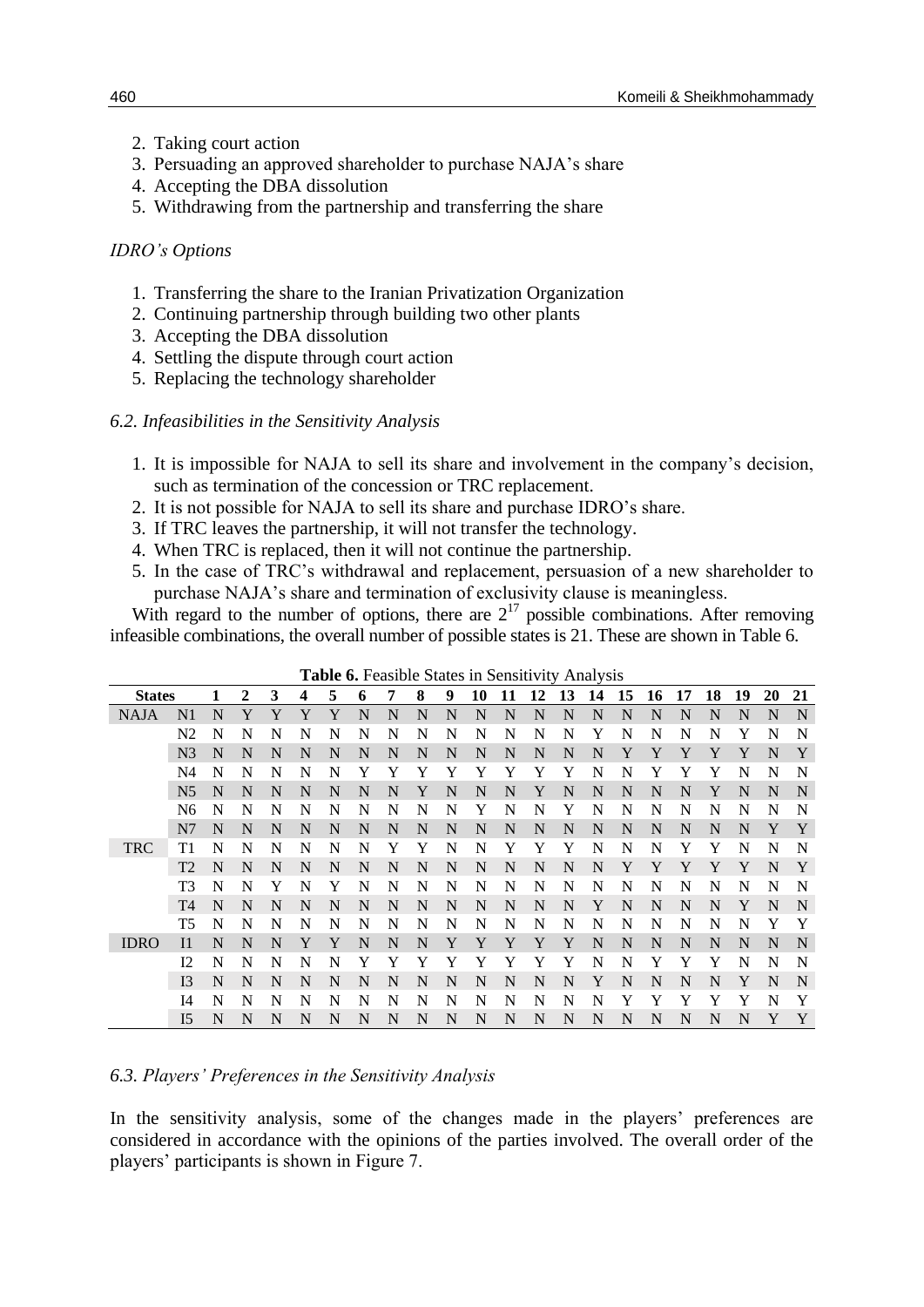### *NAJA's Preferences*

NAJA primarily tends to sell its share at a reasonable price. It then is interested in continuing the partnership through building two other plants without terminating the concession clause. If TRC does not transfer its share, NAJA will agree to purchase IDRO's share and push TRC to agree to transfer technology. NAJA also agrees to take court action for the sake of partnership, insisting on not terminating the exclusivity. It is possible that TRC does not agree to continue the partnership. In that case, NAJA seeks to find a new technology shareholder to implement the bioimplant project due to the high expenses spent on cleanroom and industrial shed construction. The other reason for this move is that the suspension of the project's activity for so long might cause the depreciation of assets and equipment and ultimately waste capital. On the other hand, the company's dissolution is not a favorable decision for NAJA, as selling the building and the remained equipment may not make considerable money for this player.

According to the participants interviewed, NAJA does not agree to DBA's dissolution. The worst-case scenario for NAJA is to take part in the court session and, at the same time to witness the dissolution of the company and the project's failure.

### *TRC Preferences*

TRC initially tends to find a new shareholder, compatible with its desire, which purchases NAJA's share. As the next choice, it is interested in continuing the partnership by establishing two plants with the remaining capital. It also demands to terminate the concession provision. Besides, TRC is interested in dissolution, even if it receives no money for its share. If IDRO and NAJA are unwilling to cooperate, this player agrees to leave the partnership and transfer its share. However, the latter option is possible only when the other shareholders agree. TRC is not interested in attending the court unless the court compels all sides to continue the partnership. The worst-case scenario for this player is taking legal action and being found guilty for hesitation in transferring technology and for other accusations raised by IDRO or NAJA. These possible states lead to TRC's withdrawal and replacement.

### *IDRO's Preferences*

Initially, IDRO tends to alleviate the current tension and to transfer its share to the Privatization Organization. Continuing partnership and building two plants are highly preferable for this player as its major mission is to invest for the purpose of boosting economic growth. In order to slow down the tensions, IDRO is not willing to replace NAJA with a new shareholder, as TRC desires. In addition, it is not interested in terminating the concession provision of the agreement but is ready to make a deal for the benefit of the company. This player is not interested in proceeding with court action, as it takes remarkable time and capital, which is incompatible with the company's purpose. Dissolution is an option to be considered by IDRO when other options don't work. If the company is not dissolved, it agrees to replace the technology shareholder. The worst-case scenario for this player is to get involved in court action, and no clear conclusion is reached (see Figure 7).

| Naja: [3, 5, 7, 11, 13, 17, 8, 12, 18, 6, 20, 2, 1, 9, 4, 10, 16, 21, 15, 14, 19] |
|-----------------------------------------------------------------------------------|
| TRC: [3, 5, 8, 12, 7, 11, 14, 6, 9, 20, 2, 1, 4, 13, 10, 18, 17, 19, 16, 15, 21]  |
| Edro: [11, 13, 7, 5, 3, 9, 10, 12, 6, 8, 4, 14, 2, 20, 1, 17, 16, 18, 19, 21, 15] |

**Figure 7.** Ordinal Preferences of the Players in the Sensitivity Analysis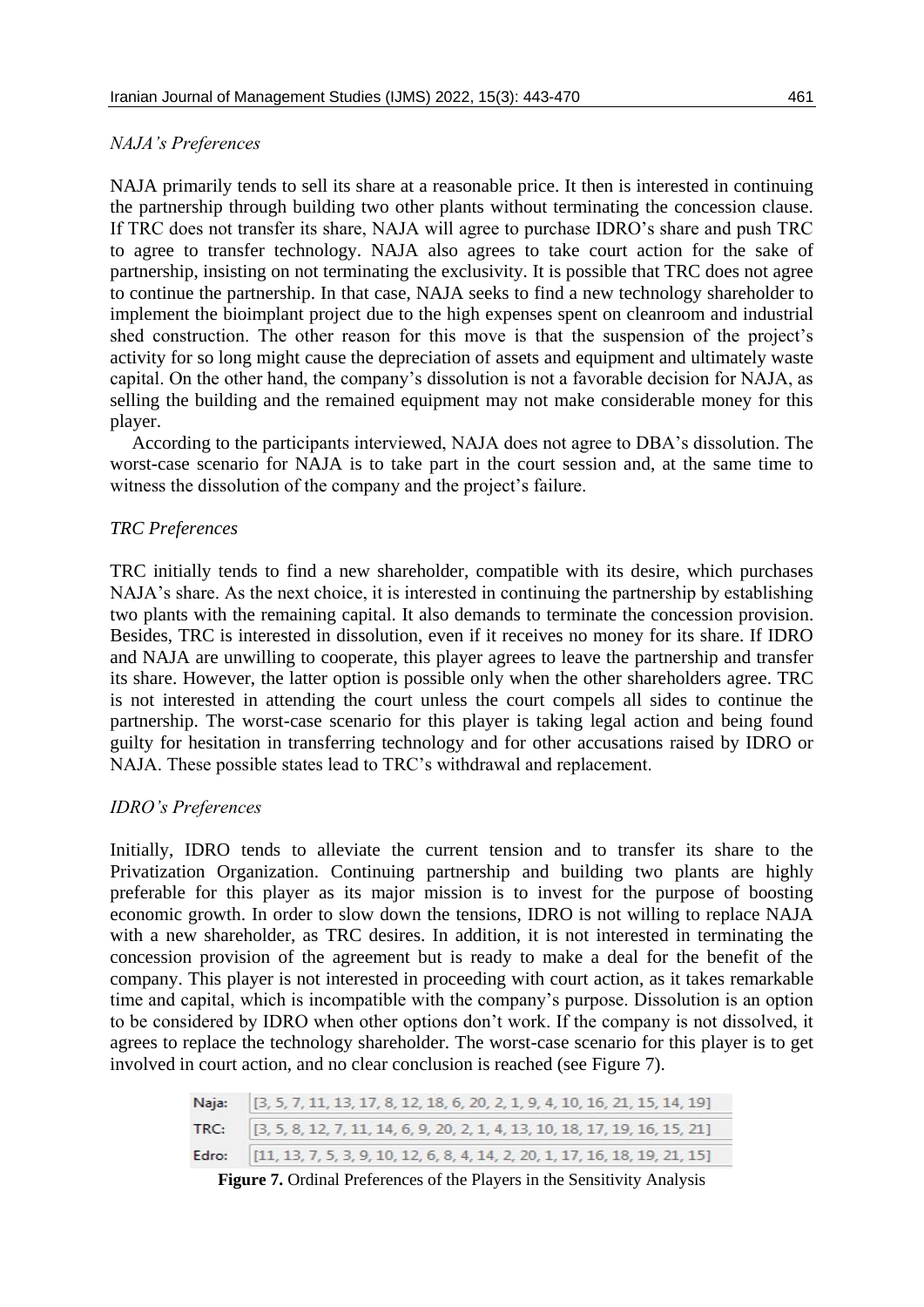### *6.4. Equilibrium in the Sensitivity Analysis*

By inserting all the above data in GMCR+, the states 5, 11, 12, 13, 14, 15, 17, 18, 19, 20, and 21 are shown as the equilibria (see Figure 8). Considering the current state, and whether the players are present in court or not, the following outcome is achieved:

|                  | Ordered<br>Decimal | Filter | 5  | 11      | 12 | 13 | 14             | 15             | 17 | 18 | 19           | 20 | 21<br>4609 1242/1244(1245(1741(3302)4135(4137,5043(6764)1006) |
|------------------|--------------------|--------|----|---------|----|----|----------------|----------------|----|----|--------------|----|---------------------------------------------------------------|
| $1 - Naja$       | N1                 |        | Υ  | N       | N  | N  | N              | N              | N  | N  | N            | N  | И                                                             |
|                  | N <sub>2</sub>     |        | N  | N       | N  | N  | Υ              | N              | N  | N  | Υ            | N  | N                                                             |
|                  | N <sub>3</sub>     |        | N  | N       | N  | N  | N              | ¥              | v  | ٧  | ٧            | N  | Y                                                             |
|                  | 144                |        | N  | Y       | Υ  | Y  | Ν              | м              | Υ  | Υ  | N            | N  | И                                                             |
|                  | N <sub>5</sub>     |        | N  | N       | Υ  | N  | N              | м              | N  | Υ  | N            | N  | N                                                             |
|                  | 146                |        | N  | N       | N  | Y  | N              | N              | N  | N  | N            | N  | $\mathbb{N}$                                                  |
|                  | N7                 |        | N  | N       | N  | N  | N              | N              | N  | N  | N            | γ  | Y                                                             |
| $2 - TRC$        | T1                 | ÷      | N  | Y       | Υ  | Y. | N              | N              | γ  | Υ  | N            | N  | N                                                             |
|                  | T2                 |        | N  | N       | N  | N  | N              | Υ              | γ  | Υ  | v            | N  | γ                                                             |
|                  | T3                 | ۰      | v  | N       | N  | N  | N              | N              | N  | N  | N            | N  | N                                                             |
|                  | <b>T4</b>          | ۰      | N  | N       | N  | N  | ٧              | N              | N  | N  | Υ            | N  | И                                                             |
|                  | T <sub>5</sub>     | ٠      | N  | N       | N  | м  | N              | И              | N  | N  | N            | Υ  | Υ.                                                            |
| $3 - Edro$       | $\mathbf{u}$       | $\sim$ | ٧  | Ÿ       | Υ  | γ  | N              | N              | N  | N  | N            | N  | И                                                             |
|                  | 12                 | -      | N  | Y       | γ  | Y  | N              | N              | γ  | Υ  | N            | N  | N                                                             |
|                  | B                  | ۰      | N  | N       | N  | N  | ٧              | N              | Ν  | N  | Υ            | N  | И                                                             |
|                  | I4                 | ٠      | N  | N       | N  | N  | N              | v              | v  | Y  | Υ            | N  | Y.                                                            |
|                  | 15                 | ٠      | N  | N       | N  | м  | и              | N              | N  | N  | N            | ٧  | ٧                                                             |
| Payoff For: Naja |                    |        | 20 | 18      | 14 | 17 | $\overline{2}$ | 3              | 16 | 13 | $\mathbf{1}$ | 11 | 4                                                             |
| Payoff For: TRC  |                    |        | 20 | 16      | 18 | 8  | 15             | $\overline{z}$ | 5  | 6  | 4            | 12 | $\mathbf{1}$                                                  |
| Payoff For: Edro |                    |        | 18 | $^{21}$ | 14 | 20 | 10             | $\mathbf{1}$   | 6  | 4  | 3            | 8  | $\overline{z}$                                                |
|                  | Nash               | Y      | Y  | Y       | Y  | Y  | Y              | Y              | Y  | Y  | Y            | ٧  | Y                                                             |
|                  | <b>GMR</b>         | Y      | Y  | Y       | Y  | Ÿ  | Y              | Y              | Ÿ  | Y  | Ÿ            | Y  | Y                                                             |
|                  | SEQ                | Y      | ٧  | Y       | Y  | Υ  | Y              | Y              | Y  | Υ  | Y            | Y. | Y                                                             |
|                  | <b>SIM</b>         | Ÿ      | Y  | Y       | Y  | Ÿ  | Ÿ              | Y              | Ÿ  | Y  | Y            | Ϋ  | Y                                                             |
|                  | SEQ & SIM          | Y      | Ÿ  | Y       | Y  | Ÿ  | Y              | Y              | Y  | Y  | Y            | Y  | Y                                                             |
|                  | <b>SMR</b>         | Y      | Y  | Y       | Y  | Y  | Y              | Y              | Y  | Y  | Y            | Ÿ  | Y                                                             |

**Figure 8.** Equilibria Results in the Sensitivity Analysis

#### *In Case not Attending the Court*

In Table 7, the players' total payoffs are placed in the last row. We determine a score for each state according to each decision-maker. This score (payoff) is equal to the number of states which are less preferred plus one. In this case, the payoff for the least preferred state is equal to one, and the payoff for the most preferred state of decision-makers is equal to the number of states. Out of all equilibria, state 5 constitutes the best payoff for all players. In this state, TRC persuades a new shareholder to purchase NAJA's share according to its own criteria. Because NAJA disagrees with the new shareholder's proposed price, the realization of this state seems impossible. Then, state 11 is regarded as the best feasible state for all players, with a total payoff of 55. In this state, NAJA and IDRO jointly set up two plants and transfer the technology there without termination of concession provision. Then, as the project has been implemented, IDRO would leave the project, transferring its share to the Privatization Organization.

In the sensitivity analysis, the analyst's suggestion to players is to sign a new turnkey agreement to construct two new plants in Tehran and Kermanshah. The contractor of this turnkey project, technology shareholder, should catch required international certificates for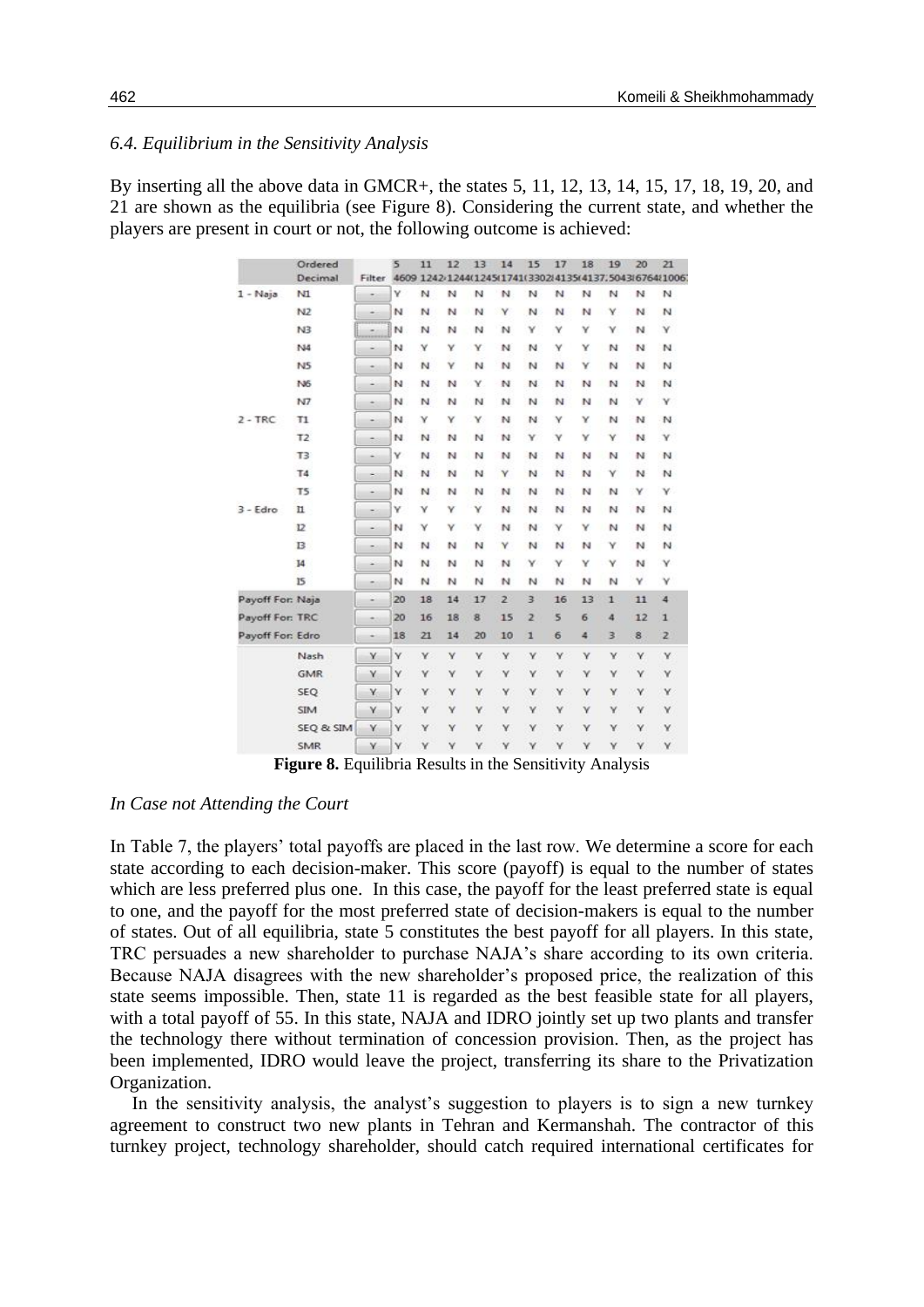DBA, provide a bank guarantee, and implement the project with the remaining capital. Then, IDRO would be able to leave the project.

It is worth mentioning that the termination of the provision related to concession will no longer matter. If TRC were willing to develop the business, it would legally extend its firm by attracting investors. Considering its current trend and its experience in DBA, however, it is clear that the firm has no interest in growing the business through attracting new investors.

### *In Case of Attending the Court*

Presence in court would have a desirable outcome for none of the players. Given the total payoffs of the players, the best state in case of court action is state 17, with a total payoff of 27, which involves continuing partnership without terminating the concession. State 18, with a tiny difference compared to the first state, is ranked as the second-best state, which constitutes a continuing partnership with terminating the concession. The worst states are 21 and 19, which include attending the court, no implementation of the project, DBA's dissolution, and TRC's withdrawal (see Table 8).

In all states, including attending the court, all players experience excessive damage as they lose plenty of time and money without any achievements. Therefore, if the parties attend the court, continuing partnership and implementing the project will be the best scenario ahead.

|               | Table 7. Equilibria in Case not Attending the |    |       |    |    |    | Table 8. Equilibria in Case Attending the |               |                |    |    |    |    |                         |  |
|---------------|-----------------------------------------------|----|-------|----|----|----|-------------------------------------------|---------------|----------------|----|----|----|----|-------------------------|--|
|               |                                               |    | Court |    |    |    | Court                                     |               |                |    |    |    |    |                         |  |
| <b>State</b>  | 5                                             | 11 | 12    | 13 | 14 | 20 | <b>State</b>                              |               | 15             | 17 | 18 | 19 | 21 |                         |  |
| <b>NAJA</b>   | N1                                            | Y  | N     | N  | N  | N  | N                                         | <b>NAJA</b>   | N1             | N  | N  | N  | N  | N                       |  |
|               | N <sub>2</sub>                                | N  | N     | N  | N  | Y  | N                                         |               | N2             | N  | N  | N  | Y  | N                       |  |
|               | N3                                            | N  | N     | N  | N  | N  | N                                         |               | N3<br>N4       | Y  | Y  | Y  | Y  | Y                       |  |
|               | N <sub>4</sub>                                | N  | Y     | Y  | Y  | N  | N                                         |               |                | N  | Y  | Y  | N  | N                       |  |
|               | N <sub>5</sub>                                | N  | N     | Y  | N  | N  | N                                         |               | N <sub>5</sub> | N  | N  | Y  | N  | N                       |  |
|               | N6                                            | N  | N     | N  | Y  | N  | N                                         |               | N6             | N  | N  | N  | N  | N                       |  |
|               | N7                                            | N  | N     | N  | N  | N  | Y                                         |               | N7             | N  | N  | N  | N  | Y                       |  |
| <b>TRC</b>    | <b>T1</b>                                     | N  | Y     | Y  | Y  | N  | N                                         | <b>TRC</b>    | <b>T1</b>      | N  | Y  | Y  | N  | N                       |  |
|               | <b>T2</b>                                     | N  | N     | N  | N  | N  | N                                         |               | <b>T2</b>      | Y  | Y  | Y  | Y  | Y                       |  |
| <b>IDRO</b>   | <b>T3</b>                                     | Y  | N     | N  | N  | N  | N                                         |               | <b>T3</b>      | N  | N  | N  | N  | N                       |  |
|               | <b>T4</b>                                     | N  | N     | N  | N  | Y  | N                                         |               | <b>T4</b>      | N  | N  | N  | Y  | N                       |  |
|               | T <sub>5</sub>                                | N  | N     | N  | N  | N  | Y                                         |               | T <sub>5</sub> | N  | N  | N  | N  | Y                       |  |
|               | <b>I1</b>                                     | Y  | Y     | Y  | Y  | N  | N                                         | <b>IDRO</b>   | <b>I1</b>      | N  | N  | N  | N  | N                       |  |
|               | I2                                            | N  | Y     | Y  | Y  | N  | N                                         |               | I2             | N  | Y  | Y  | N  | N                       |  |
|               | <b>I3</b>                                     | N  | N     | N  | N  | Y  | N                                         |               | <b>I3</b>      | N  | N  | N  | Y  | N                       |  |
|               | <b>I4</b>                                     | N  | N     | N  | N  | N  | N                                         |               | I4             | Y  | Y  | Y  | Y  | Y                       |  |
|               | <b>I5</b>                                     | N  | N     | N  | N  | N  | Y                                         |               | <b>I5</b>      | N  | N  | N  | N  | Y                       |  |
|               | <b>NAJA</b>                                   | 20 | 18    | 14 | 17 | 2  | 11                                        |               | <b>NAJA</b>    | 3  | 16 | 13 | 1  | 4                       |  |
| Payoff<br>For | <b>TRC</b>                                    | 20 | 16    | 18 | 8  | 15 | 12                                        | Payoff<br>For | <b>TRC</b>     | 2  | 5  | 6  | 4  |                         |  |
|               | <b>IDRO</b>                                   | 18 | 21    | 14 | 20 | 10 | 8                                         |               | <b>IDRO</b>    |    | 6  | 4  | 3  | $\overline{\mathbf{c}}$ |  |
| <b>SUM</b>    |                                               | 58 | 55    | 46 | 45 | 27 | 31                                        | <b>SUM</b>    |                | 6  | 27 | 23 | 8  | 7                       |  |

### *6.5. Graphical Representation*

Figure 9 demonstrates the graphic model for changing the situation for the sensitivity analysis. Each vertex represents one of the possible states. Any possible Unilateral Move between states is shown as a directional arrow, which is displayed with the player's own unique color, and if the new state is more preferred by DM, it is Unilateral Improvement (UI).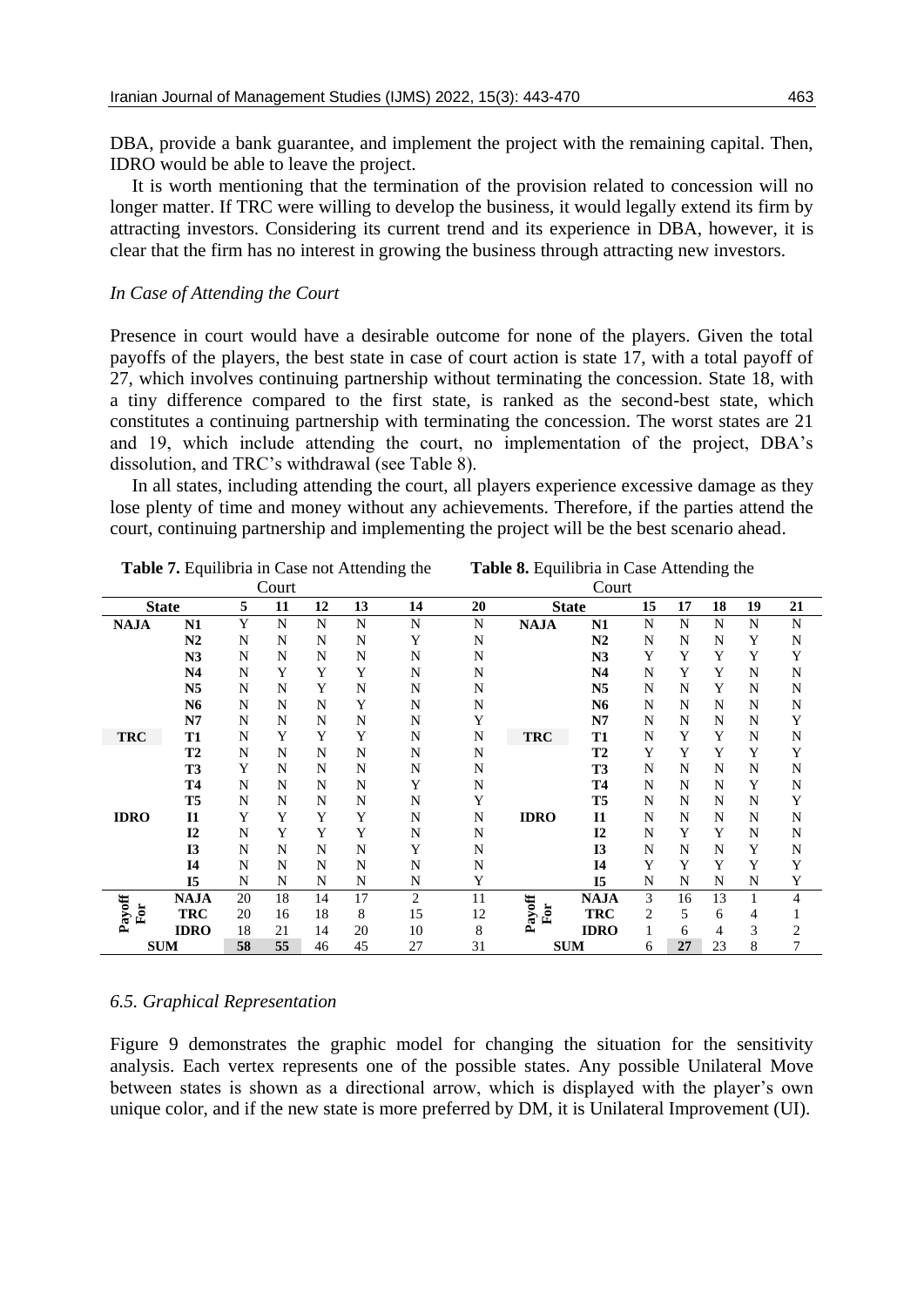

**Figure 9.** Graph Diagram for the Sensitivity Analysis

#### **7. Steps for Working With GMCR + Software**

We now briefly describe how to use GMCR+ as a decision support system. The basic interface, shown in Figure 10, includes a large navigation bar at the top of the screen. This bar displays each of the logical steps in the modeling of a conflict.

Decision-Makers and Options are the first steps in modeling the conflict where the user or analyst defines the DMs and their options in the conflict. There is an information panel at the right edge of the screen.

After defining DMs and options, the program will generate a list of all possible states. There are some infeasible states that must be removed. After removing infeasible conditions and mutually exclusive options, the set of feasible states can be displayed as a complete list of feasible states in YN format or as ordered and decimal state numbers.

|                         | <b>Save Conflict</b>                                                                        |               |           |   |    |                               |     |         |        |              |                                         |                           |                |                           |                           |           |                                                 |                              |  |
|-------------------------|---------------------------------------------------------------------------------------------|---------------|-----------|---|----|-------------------------------|-----|---------|--------|--------------|-----------------------------------------|---------------------------|----------------|---------------------------|---------------------------|-----------|-------------------------------------------------|------------------------------|--|
| <b>Save Conflict As</b> |                                                                                             |               |           |   |    |                               |     |         |        |              |                                         |                           |                |                           |                           |           |                                                 |                              |  |
| <b>Load Conflict</b>    |                                                                                             |               |           |   |    |                               |     |         |        |              |                                         |                           |                |                           |                           |           |                                                 |                              |  |
| <b>New Conflict</b>     |                                                                                             | DMs & Options |           |   |    | <b>Infeasible States</b>      |     |         |        |              |                                         | <b>Irreversible Moves</b> | Prioritization | <b>Preference Ranking</b> | <b>Equilibria Results</b> |           | <b>Inverse GMCR</b>                             | <b>Post Analysis</b>         |  |
| Coalitions: 1, 2, 3     |                                                                                             |               |           |   |    |                               |     |         |        |              |                                         |                           |                |                           |                           | Input OK. | $-34$<br>Naja                                   | $\overline{\phantom{a}}$ SEQ |  |
|                         | Ordered<br>Decimal                                                                          |               | Filter 36 | 6 | 15 | 17                            | 23  | 26      | 32     | 34           | 35<br>280 337 548 572 792 849 1154 1190 | 36                        |                |                           |                           |           |                                                 | state 34 (decimal 849,       |  |
| 1 - Naja                | sell                                                                                        |               |           | N | Ν  | v                             | N   | N       | N      | $\mathbf{Y}$ | $N$ N                                   |                           | Information    |                           |                           |           | payoff [32]) is SEQ<br>stable for DM Naja since |                              |  |
|                         | liquidation                                                                                 |               |           | Ν | Ν  | Ν                             | Ν   | N       |        |              | v.                                      | $\mathbf{Y}$              | panel          |                           |                           |           |                                                 | they have no UIs from        |  |
|                         | court action                                                                                |               |           |   | N  | N                             |     |         | Ν      | Ν            | Ν                                       | $\mathbf{Y}$              |                |                           |                           |           | this state.                                     |                              |  |
|                         | implementation                                                                              |               |           | N |    | N                             | Ν   |         |        |              | Ν                                       | N                         |                |                           |                           |           |                                                 |                              |  |
| $2 - TRC$               | Transfer knowledge                                                                          |               |           | Ν |    |                               |     |         |        |              | Ν                                       | $\mathbb N$               |                |                           |                           |           |                                                 |                              |  |
|                         | court complaint                                                                             |               |           | ٧ | N  |                               |     |         |        |              | Ν                                       | <b>V</b>                  |                |                           |                           |           |                                                 |                              |  |
|                         | satisfy                                                                                     |               |           | Ν | N  |                               |     |         |        |              | Ν                                       | $\mathbb N$               |                |                           |                           |           |                                                 |                              |  |
|                         | liquidation                                                                                 |               |           | Ν | Ν  | N                             |     |         |        |              |                                         | - Y                       |                |                           |                           |           |                                                 |                              |  |
| 3 - Edro                | Privatization                                                                               |               |           | Ν |    |                               | Ν   |         |        |              | Ν                                       | $\mathbb N$               |                |                           |                           |           |                                                 |                              |  |
|                         | mediation                                                                                   |               |           | Ν | Ν  | Ν                             |     |         |        |              | Ν                                       | N                         |                |                           |                           | Ε         |                                                 |                              |  |
|                         | liquidation                                                                                 |               |           | Ν | N  | N                             | N   | N       | Ν      | N            | Y<br>$\mathbf{Y}$                       |                           |                |                           |                           |           |                                                 |                              |  |
| Payoff For: Naja        |                                                                                             |               |           |   | 23 | 31                            | -5. | $12-12$ | $24 -$ |              | 32 13 3                                 |                           |                |                           |                           |           |                                                 |                              |  |
| Payoff For: TRC         |                                                                                             |               |           |   |    | $11 \quad 24 \quad 2 \quad 4$ |     |         |        |              | 11 26 22 7                              |                           |                |                           |                           |           |                                                 |                              |  |
| Payoff For: Edro        |                                                                                             |               |           |   |    |                               |     |         |        |              | 16  18  1  8  16  18  19  6             |                           |                |                           |                           |           |                                                 |                              |  |
|                         | <b>Nash</b>                                                                                 |               | Y         |   | v  |                               |     |         |        |              | Y<br>$\mathbf{v}$                       |                           |                |                           |                           |           |                                                 |                              |  |
|                         | <b>GMR</b>                                                                                  |               |           |   |    |                               |     |         |        |              |                                         | Y                         |                |                           |                           |           |                                                 |                              |  |
|                         | <b>SEQ</b>                                                                                  |               |           |   |    |                               |     |         |        |              |                                         | V                         |                |                           |                           |           |                                                 |                              |  |
|                         | <b>SIM</b>                                                                                  |               |           |   |    |                               |     |         |        |              |                                         | <b>V</b>                  |                |                           |                           |           |                                                 |                              |  |
|                         | SEQ & SIM                                                                                   |               |           |   |    |                               |     |         |        |              |                                         | Y                         |                |                           |                           |           |                                                 |                              |  |
|                         | <b>SMR</b>                                                                                  |               |           | ν |    |                               |     |         |        |              |                                         | <b>V</b>                  |                |                           |                           |           |                                                 |                              |  |
|                         |                                                                                             |               |           |   |    |                               |     |         |        |              |                                         |                           |                |                           |                           |           |                                                 |                              |  |
|                         | Save all data as ISON Save Results as CSV Launch Visualizer Save reachbility matrix to ison |               |           |   |    |                               |     |         |        |              |                                         |                           |                |                           |                           |           |                                                 |                              |  |

**Figure 10.** Equilibria Results Screen in GMCR+

The next step is Irreversible Moves (IM), where an analyst can define the reversibility of each option. Preferences for DMs can be specified through preferred conditions or the direct ranking of states. The states are ordered according to their ranking for the active DM. One table also displays the payoff value of each state according to the active DM. States are listed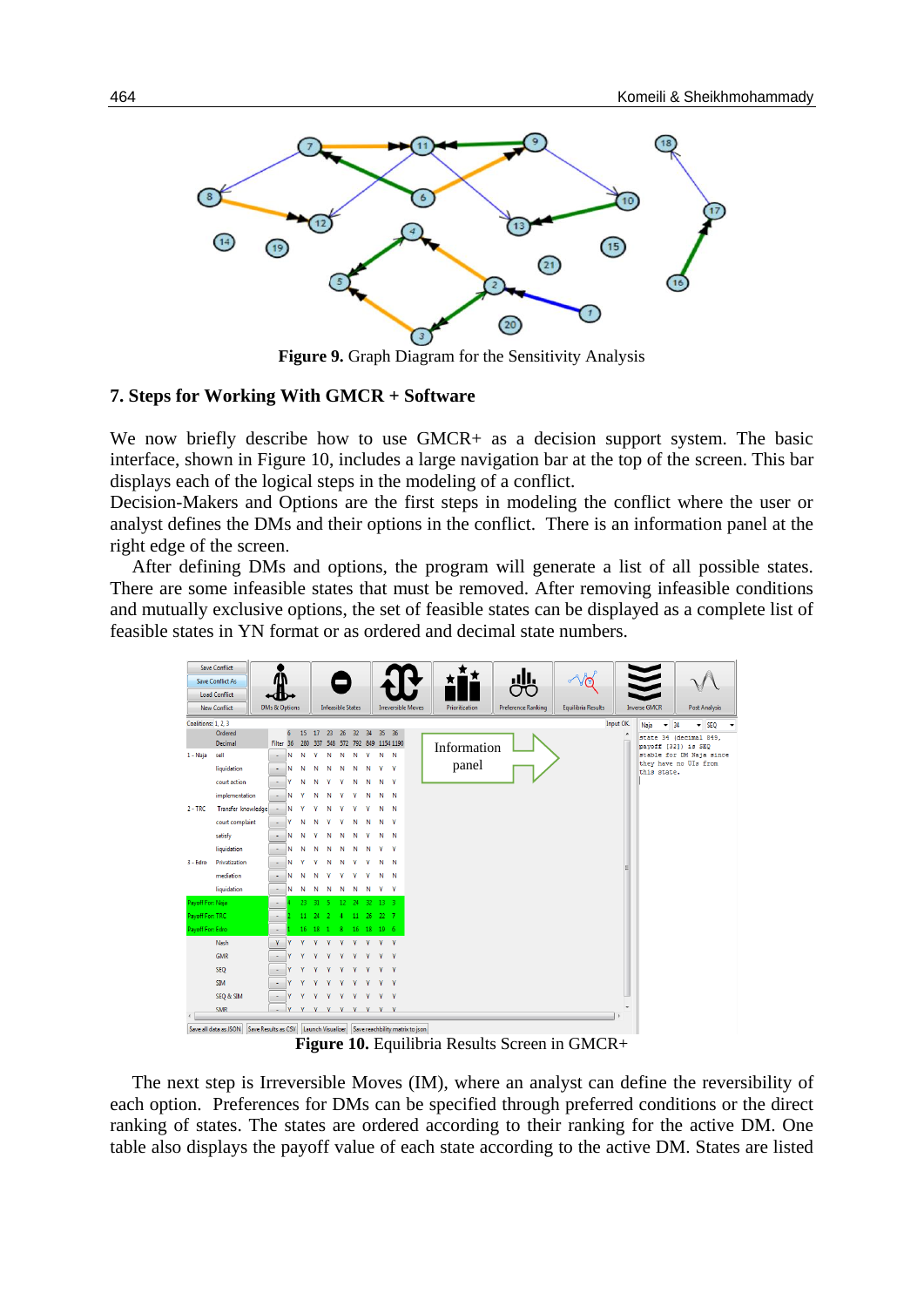using their ordered numbers. Equally preferred states can be indicated by being enclosed in square brackets.

Figure 10 illustrates the equilibria results screen. The top of the screen shows the results of equilibria calculations for all states and solution concepts in an option for the conflict model.

In addition, inverse GMCR is a useful addition allowing analysts to perform extensive sensitivity analysis on preferences. There is another choice for an analyst, choosing a specific state to act as a status quo for the post-analysis in the last step and carry out the analysis from it. Possible evolutions of the conflict from the status quo to equilibria will be determined, consequently.

#### **8. Conclusion and Managerial Insights**

This research examined applying a useful tool to find settlement strategies in conflicts. The paper illustrated a case study for this approach. The conflict over Danesh-Baft Alborz Company was investigated by employing the Graph Model for Conflict Resolution  $(GMCR+).$ 

In this conflict, there were 11 options that could be carried out by players. Hence,  $2^{11}$ combinations of strategies were generated. However, considering the infeasibilities, only 36 feasible states remained. Based on this calculation, state 34 had the best outcome for all players. This state included TRC's attempt to persuade a new shareholder to purchase NAJA's share, seeking to build trust by making sure of technology transfer. Thereby, it prepared the ground to sell NAJA's share at a favorable price. This stable situation would let IDRO accomplish its mission at this stage. We also traced the evolution of the conflict from the current state to equilibria in status quo analysis.

In the sensitivity analysis, IDRO was thought to be no longer an inactive shareholder. Given the attitudes of individuals involved in the conflict, it was likely that the technology shareholder would get replaced, and the partnership would continue with the remaining capital. NAJA would also agree to sell its share in case of a favorable price.

Due to the higher number of player's options in the sensitivity analysis,  $2^{17}$  combinations of strategies were generated. Then, the number was reduced to 21 states after eliminating the implausible combinations. In case of not attending the court, the state with the highest payoff would be when TRC persuades a new shareholder to purchase NAJA's share. Given the fact that NAJA has not agreed with the prices offered so far, the possibility of this state occurring is quite low. Another favorable state that involves the best payoffs is that NAJA and IDRO would set up two plants with transferring the technology without the concession's termination. By implementing the project, IDRO would exit the game, transferring its share to the Privatization Organization. Attending the court would not result in favorable outcomes for any of the players. Therefore, considering the sensitivity analysis, our recommendation is to reach a new turnkey agreement in setting up two plants in Tehran and Kermanshah. The contractor of this turnkey project, TRC, is liable to obtain an international certificate. It should provide a bank guarantee and launch the project with the remaining capital. By obtaining the international certification, transferring the technology in an operational situation, and implementing the project, IDRO would leave the project.

There were some limitations and complications in this research. First, the case was very complicated and required lots of information. For example, understanding the ordinal preferences of decision-makers was difficult and time-consuming. The other problem was related to extracting different types of infeasibilities, which were complicated and required strong logic.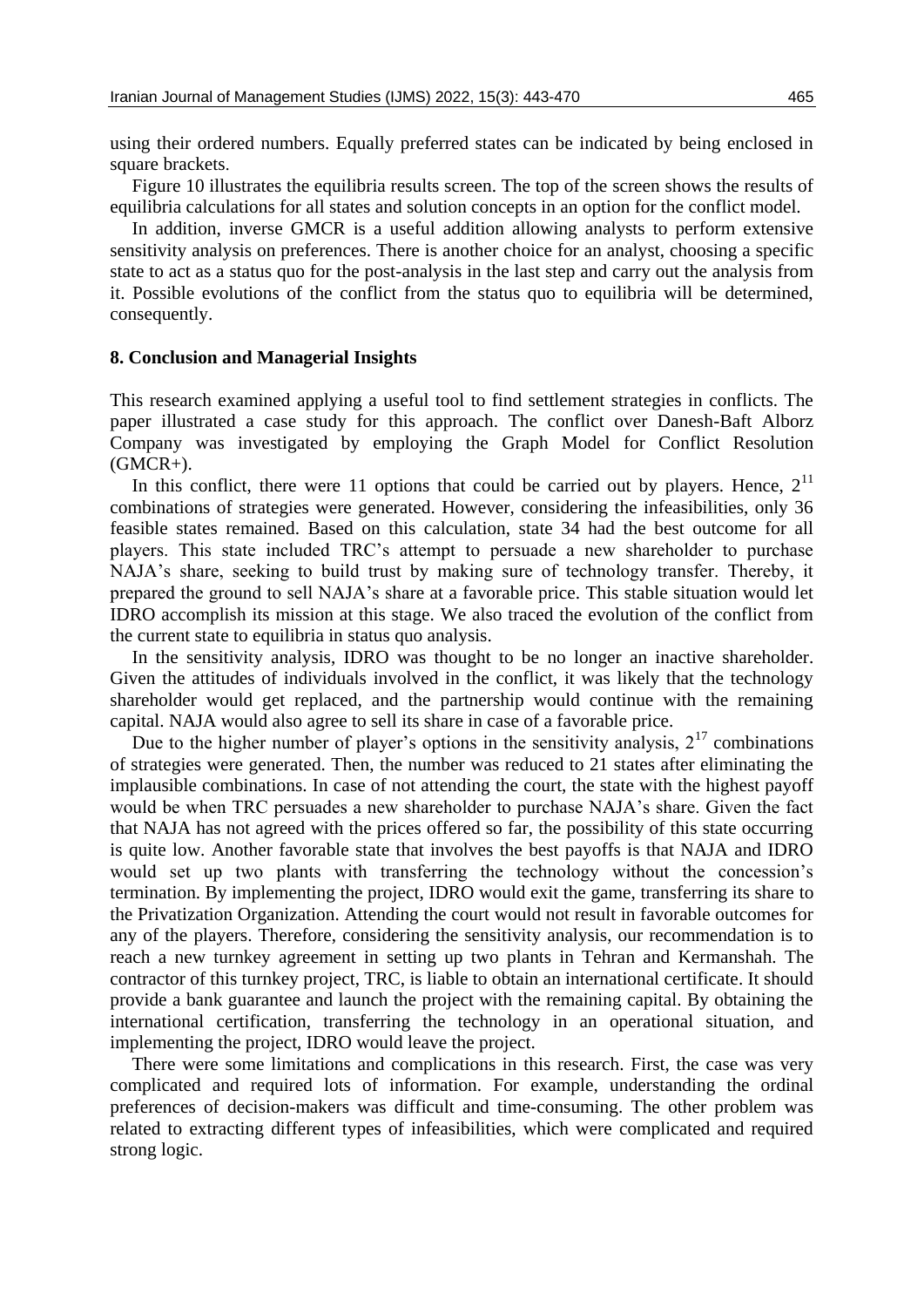For future research, it would be interesting to extend the model, considering risk-based multi-criteria decision analysis. Another alternative would be applying system dynamics, one of the methods that help researchers comprehend this conflict's cause and effect relationships. In addition, mechanism design is another analysis that could be carried out in future. In the mechanism design, the game structure, including the player's preferences, is determined such that a desirable outcome appears at the end as the equilibrium.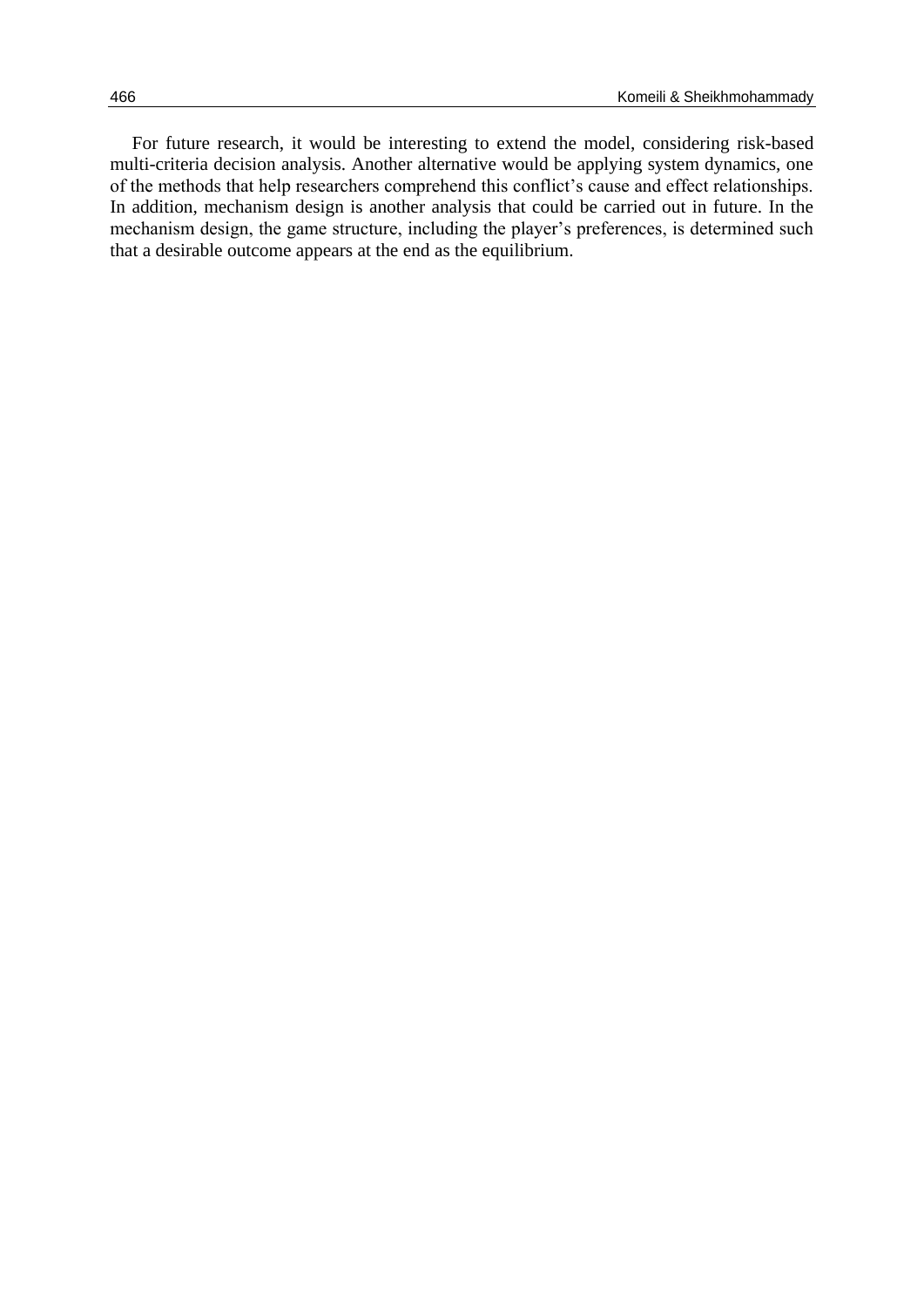### **References**

- Ahmed, W., Tan, Q., & Ali, S. (2018, June). Strategic negotiation for resolving infrastructure development disputes in the belt and road initiative. In In Y. Chen, G. Kersten, R. Vetschera, & H. Xu (Eds.), *International Conference on Group Decision and Negotiation* (pp. 154-166). Springer, Cham.
- Ali, S., Xu, H., Al-Amin, A. Q., & Ahmad, N. (2019). Energy sources choice and environmental sustainability disputes: An evolutional graph model approach. *Quality & Quantity, 53*(2), 561-581.
- Barough, A. S., Shoubi, M. V., & Skardi, M. J. E. (2012). Application of game theory approach in solving the construction project conflicts. *Procedia-Social and Behavioral Sciences*, *58*, 1586-1593.
- Bartholomew-Biggs, M. (2008). *Nonlinear optimization with engineering applications* (Vol. 19). Springer Science & Business Media.
- Bashar, M. A., Kilgour, D. M., & Hipel, K. W. (2012). Fuzzy preferences in the graph model for conflict resolution. *IEEE Transactions on Fuzzy Systems, 20*(4), 760-770.
- Bennett, P. G. (1980). Hypergames: Developing a model of conflict. *Futures, 12*(6), 489-507.
- Brams, S. J. (1993). Theory of moves. *American Scientist, 81*(6), 562-570.
- Cheon, Y., Jeong, S. B., & Kwak, K. T. (2018). Intra-organizational conflict and innovative performance in media industry: An exploratory simulation study *Journal of Internet Computing and Services, 19*(2), 89-98.
- Daskalakis, C., Goldberg, P. W., & Papadimitriou, C. H. (2009). The complexity of computing a Nash equilibrium. *SIAM Journal on Computing, 39*(1), 195-259.
- Danesh Baft Alborz Company will officially start producing bioimplant products in the near future, idronews. February 10, 2018, From http://idronews.ir/7875/%D8%B4%D8%B1%DA%A9%D8%AA- %D8%AF%D8%A7%D9%86%D8%B4-%D8%A8%D8%A7%D9%81%D8%AA- %D8%A7%D9%84%D8%A8%D8%B1%D8%B2-%D8%8C- %D8%AA%D9%88%D9%84%DB%8C%D8%AF-

%D9%85%D8%AD%D8%B5%D9%88%D9%84%D8%A7%D8%AA-%D8%A8%DB%8C/

- Dowlatabadi, N., Banihabib, M. E., Roozbahani, A., & Randhir, T. O. (2020). Enhanced GMCR model for resolving conflicts in a transboundary wetland. *Science of the Total Environment*, *744*, 140816.
- Eunson, B. (2012). *Conflict management*. John Wiley & Sons.
- Fang, L., Hipel, K. W., & Kilgour, D. M. (1993). *Interactive decision-making: The graph model for conflict resolution* (Vol. 3). John Wiley & Sons.
- Fang, L., Hipel, K. W., Kilgour, D. M., & Peng, X. (2003a). A decision support system for interactive decision-making-Part I: Model formulation. *IEEE Transactions on Systems, Man, and Cybernetics, Part C (Applications and Reviews)*, *33*(1), 42-55.
- Fang, L., Hipel, K. W., Kilgour, D. M., & Peng, X. (2003b). A decision support system for interactive decision-making-Part II: Analysis and output interpretation. *IEEE Transactions on Systems, Man, and Cybernetics, Part C (Applications and Reviews)*, *33*(1), 56-66.
- Fraser, N. M., & Hipel, K. W. (1988). Conflict analysis as a negotiation support system. In B. Munier and M. Shakun (eds.), *Compromise, Negotiation and Group Decision* (pp. 225-243). Springer, Dordrecht.
- Fraser, N.M., and K.W. Hipel. (1987). "Conflict Analysis as a Negotiation Support System." In B. Munier and M. Shakun (eds.),Compromise, Negotiation and Group Decision. Dordrecht: D. Reidel.

Gholamreza Shafeei, the former head of the Industrial Development and Renovation Organization of Iran (IDRO). (2009, January). *450 domestic manufacturers 550 types of medical products. https://www.irna.ir/news/4724445/%D9%82%D8%A7%DB%8C%D9%85- %D9%85%D9%82%D8%A7%D9%85-%D9%88%D8%B2%DB%8C%D8%B1- %D8%A8%D9%87%D8%AF%D8%A7%D8%B4%D8%AA450- %D8%AA%D9%88%D9%84%DB%8C%D8%AF%DA%A9%D9%86%D9%86%D8%AF%D9 %87-%D8%AF%D8%A7%D8%AE%D9%84%DB%8C-550-%D9%86%D9%88%D8%B9- %D9%85%D8%AD%D8%B5%D9%88%D9%84%D8%A7%D8%AA- %D9%BE%D8%B2%D8%B4%DA%A9%DB%8C*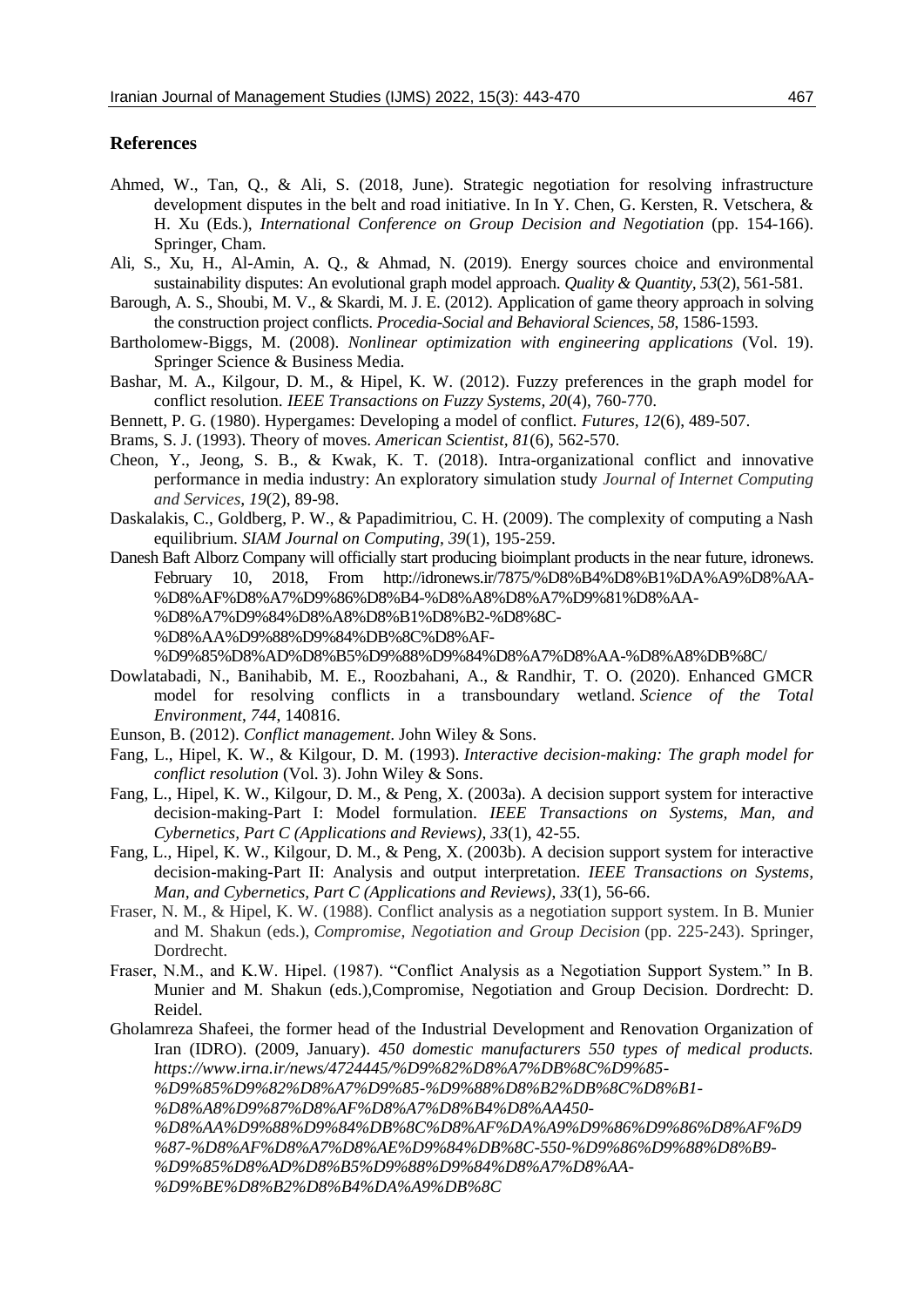- Greco, S., Figueira, J., & Ehrgott, M. (2016). *Multiple criteria decision analysis* (Vol. 37). Springer.
- He, S. (2019). Coalition analysis in basic hierarchical graph model for conflict resolution with application to climate change governance disputes. *Group Decision and Negotiation, 28*(5), 879-906.
- He, S., Hipel, K. W., & Kilgour, D. M. (2017). Analyzing market competition between Airbus and Boeing using a duo hierarchical graph model for conflict resolution. *Journal of Systems Science and Systems Engineering, 26*(6), 683-710.
- Hipel, K. W., & Fang, L. (2020). The graph model for conflict resolution and decision support. *IEEE Transactions on Systems, Man, and Cybernetics: Systems*, *51*(1), 131-141.
- Hipel, K. W., Kilgour, D. M., Fang, L., & Peng, X. J. (1997). The decision support system GMCR in environmental conflict management. *Applied Mathematics and Computation*, *83*(2), 117-152.
- Howard, N. (1971). *Paradoxes of rationality: Theory of metagames and political behaviour.* MIT press.
- Howard, N. (1999). *Confrontation analysis: How to win operations other than war*. Office of the Assistant Secretary of Defense Washington DC Command and Control Research Program.
- International Relation Department of Iran's Industrial Development and Renovation Organization of Iran (IDRO). (2011, July 3). *Iran, a strong competitor of Americans in the production of bioimplants.*

https://fararu.com/fa/news/82638/%D8%A7%D9%8A%D8%B1%D8%A7%D9%86-

%D8%B1%D9%82%D9%8A%D8%A8-%D9%BE%D8%B1-

%D8%AA%D9%88%D8%A7%D9%86-

%D8%A7%D9%85%D8%B1%D9%8A%D9%83%D8%A7%D9%8A%D9%8A-

%D9%87%D8%A7-%D8%AF%D8%B1-%D8%AA%D9%88%D9%84%D9%8A%D8%AF-

- %D8%A8%D9%8A%D9%88%D8%A7%D9%8A%D9%85%D9%BE%D9%84%D9%86%D8 %AA-%D9%87%D8%A*7*
- Kang, C. W., & Fang, F. Z. (2018). State of the art of bioimplants manufacturing: Part I. *Advances in Manufacturing, 6*(1), 20-40.
- Ke, Y. (2008). *Preference elicitation in the graph model for conflict resolution* [unpublished Master's thesis]. University of Waterloo.
- Kilgour, D. M., Fang, L., & Hipel, K. W. (1996). Negotiation support using the decision support system GMCR. *Group Decision and Negotiation*, *5*(4-6), 371-383.
- Kilgour, D. M., & Hipel, K. W. (2005). The graph model for conflict resolution: Past, present, and future. *Group Decision and Negotiation*, *14*(6), 441-460.
- Kilgour, D. M., Hipel, K. W., & Fang, L. (1987). The graph model for conflicts. *Automatica*, *23*(1), 41-55.
- Kinsara, R. A., Petersons, O., Hipel, K. W., & Kilgour, D. M. (2015). Advanced decision support for the graph model for conflict resolution. *Journal of Decision Systems*, *24*(2), 117-145.
- Leoneti, A. B. (2016). Utility function for modeling group multi-criteria decision making problems as games. *Operations Research Perspectives, 3*, 21-26.
- Li, K. W., Hipel, K. W., Kilgour, D. M., & Fang, L. (2004). Preference uncertainty in the graph model for conflict resolution. *IEEE Transactions on Systems, Man, and Cybernetics-Part A: Systems and Humans, 34*(4), 507-520.
- Li, K. W., Hipel, K. W., Kilgour, D. M., & Noakes, D. (2005). Integrating uncertain preferences into status quo analysis with applications to an environmental conflict. *Group Decision and Negotiation, 14*(6), 461-479.
- Madani, K. (2010). Game theory and water resources. *Journal of Hydrology, 381*(3-4), 225-238.
- Madani, K., & Hipel, K. W. (2011). Non-cooperative stability definitions for strategic analysis of generic water resources conflicts. *Water Resources Management*, *25*(8), 1949-1977.
- Matbouli, Y. T., Hipel, K. W., & Kilgour, D. M. (2014). Strategic analysis of the great Canadian hydroelectric power conflict. *Energy Strategy Reviews*, *4*, 43-51.
- McEachern, A. (2017). Game theory: A classical introduction, mathematical games, and the tournament. *Synthesis Lectures on Games and Computational Intelligence, 1*(1), 1-117.
- Merna, A., & Smith, N. J. (1990). Project managers and the use of turnkey contracts. *International Journal of Project Management*, *8*(3), 183-189.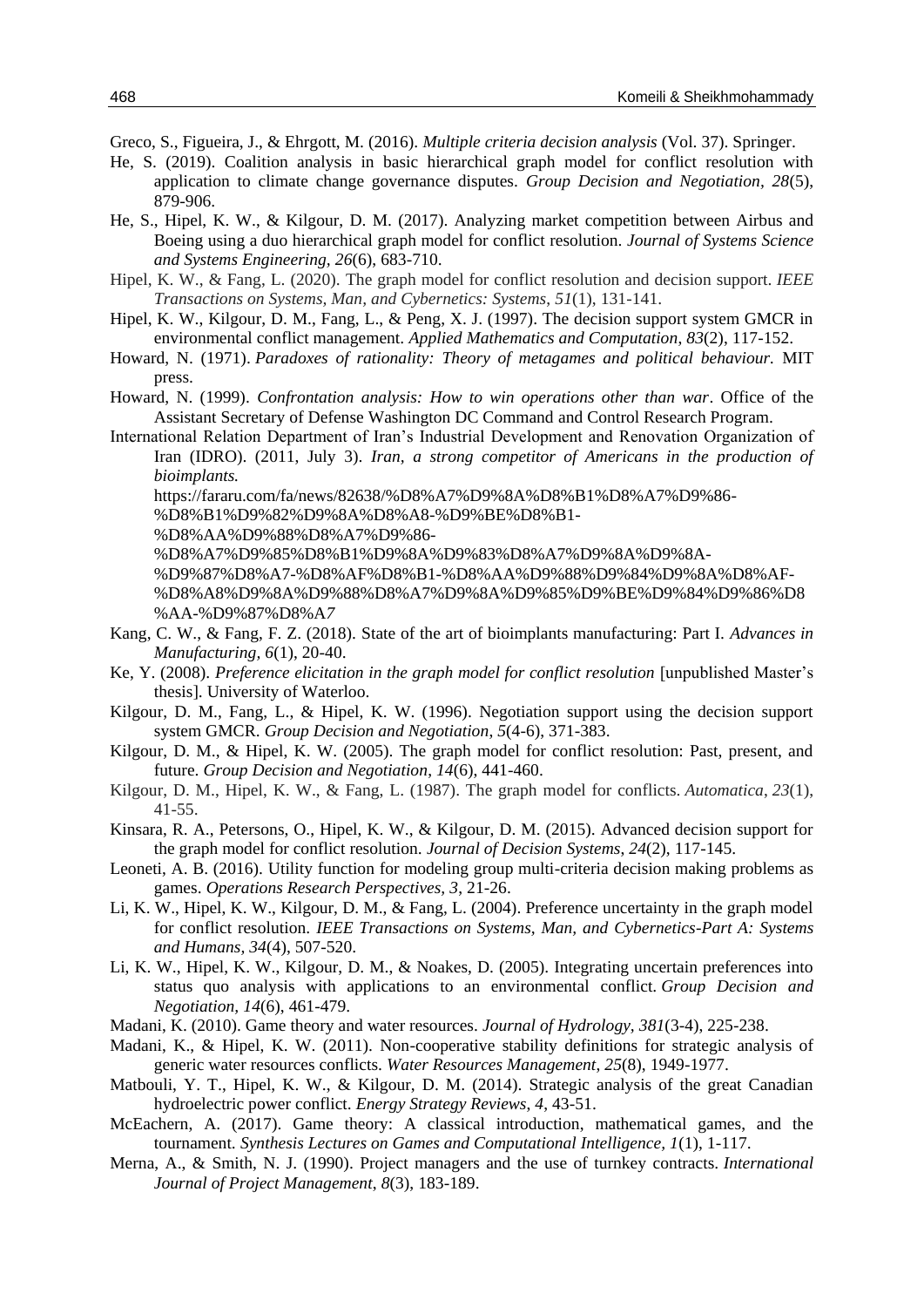Murty, K. G. (2009). *Optimization for decision making*. Springer.

- Nassereddine, M., Ellakkis, M. A., Azar, A., & Nayeri, M. D. (2021). Developing a multimethodology for conflict resolution: Case of Yemen's humanitarian crisis. *Group Decision and Negotiation, 30*(2), 301-320.
- Pamučar, D., Stević, Ž., & Sremac, S. (2018). A new model for determining weight coefficients of criteria in mcdm models: Full consistency method (fucom). *Symmetry*, 10(9), 393.
- Payganeh, S., Knight, M. A., & Haas, C. T. (2018). Analyzing Conflicts over Water Extraction from Great Lakes of North America through Game Theory Approaches. In *Pipelines 2018: Utility Engineering, Surveying, and Multidisciplinary Topics* (pp. 195-203). Reston, VA: American Society of Civil Engineers.
- Philpot, S., Hipel, K., & Johnson, P. (2016). Strategic analysis of a water rights conflict in the south western United States. *Journal of Environmental Management, 180,* 247-256.
- Purnaweni, H., Pratama, A. B., & Wulandari, C. (2019, August). Conflict among stakeholders in karst area management of Pati Regency. In *IOP Conference Series: Earth and Environmental Science* (Vol. 314, No. 1, p. 012082). IOP Publishing.
- Putri, C. F., & Alamanda, D. T. (2015). Conflict resolution analysis using graph model for conflict resolution (GMCR) approach (a case study in conflict and cooperation agreement between IDT and IDMT). *European Journal of Economics and Management*, vol. 2, pp. 38-48, 2015.
- Ross, D. (2019). Game theory. In *The Stanford encyclopedia of philosophy*. Stanford University. https://plato.Stanford.edu/entries/game-theory.
- San Cristóbal, J. R. (2015). The use of game theory to solve conflicts in the project management and construction industry. *International Journal of Information Systems and Project Management, 3*(2), 43-58.
- Sheikhmohammady, M., Bitalebi, H., Moatti, A., & Hipel, K. W. (2013, October). Formal strategic analysis of the conflict over Syria. In *2013 IEEE International Conference on Systems, Man, and Cybernetics* (pp. 2442-2447). IEEE.
- Sheikhmohammady, M., Hipel, K. W., Asilahijani, H., & Kilgour, D. M. (2009, October). Strategic analysis of the conflict over Iran's nuclear program. In *2009 IEEE International Conference on Systems, Man and Cybernetics* (pp. 1911-1916). IEEE.
- The CEO of the Ministry of Industry, Mine and Trade (IMT),(2020, August 4). *Inauguration of "Bioimplant" center in Kermanshah*. https://www.iribnews.ir/fa/news/2783545
- The Deputy Minister of Inducstry, Mine and Trade and the Head of Industrial Development and Renovation Organization of Iran (IDRO). (2020). *Iran to save \$5b Annually by Producing Bio-Implant.* http://www.idro.ir/enus/Lists/NewsLST/DispForm.aspx?ID=1494&Source=http%3A%2F%2Fwww%2Eidro%2Eir% 2Fen%2Dus%2Flists%2Fnewslst%2Fallitems%2Easpx%3Fpaged%3Dtrue%26p%5Fid%3D249

%26pagefirstrow%3D181%26%26view%3D%257B14cdc611%2D82d0%2D489d%2Db3d8%2 Df58df33d4641%257D&ContentTypeId=0x010400E08C1BC503A560498CF303895FF320390 0CFB101FCB7ED8340AA03FD009F63F086

- Turocy, T. L., & Stengel, B. V. (2002). Game theory. Encyclopedia of information systems. *Academic Press, New York*.
- Useller, J. W. (1969). *Cleanroom technology* (Vol. 5074). Technology Utilization Division, National Aeronautics and Space Administration.
- Wang, M., Hipel, K. W., & Fraser, N. M. (1988). Modeling misperceptions in games. *Behavioral Science, 33*(3), 207-223.
- Xu, H., Hipel, K. W., Kilgour, D. M., & Fang, L. (2018). *Conflict resolution using the graph model: Strategic interactions in competition and cooperation.* Springer International Publishing.
- Yu, J., & Pei, L. L. (2018). Investigation of a brownfield conflict considering the strength of preferences. *International journal of environmental research and public health, 15*(2), 393.
- Zanjanian, H., Abdolabadi, H., Niksokhan, M. H., & Sarang, A. (2018). Influential third party on water right conflict: A game theory approach to achieve the desired equilibrium (case study: Ilam dam, Iran). *Journal of Environmental Management*, *214*, 283-294.